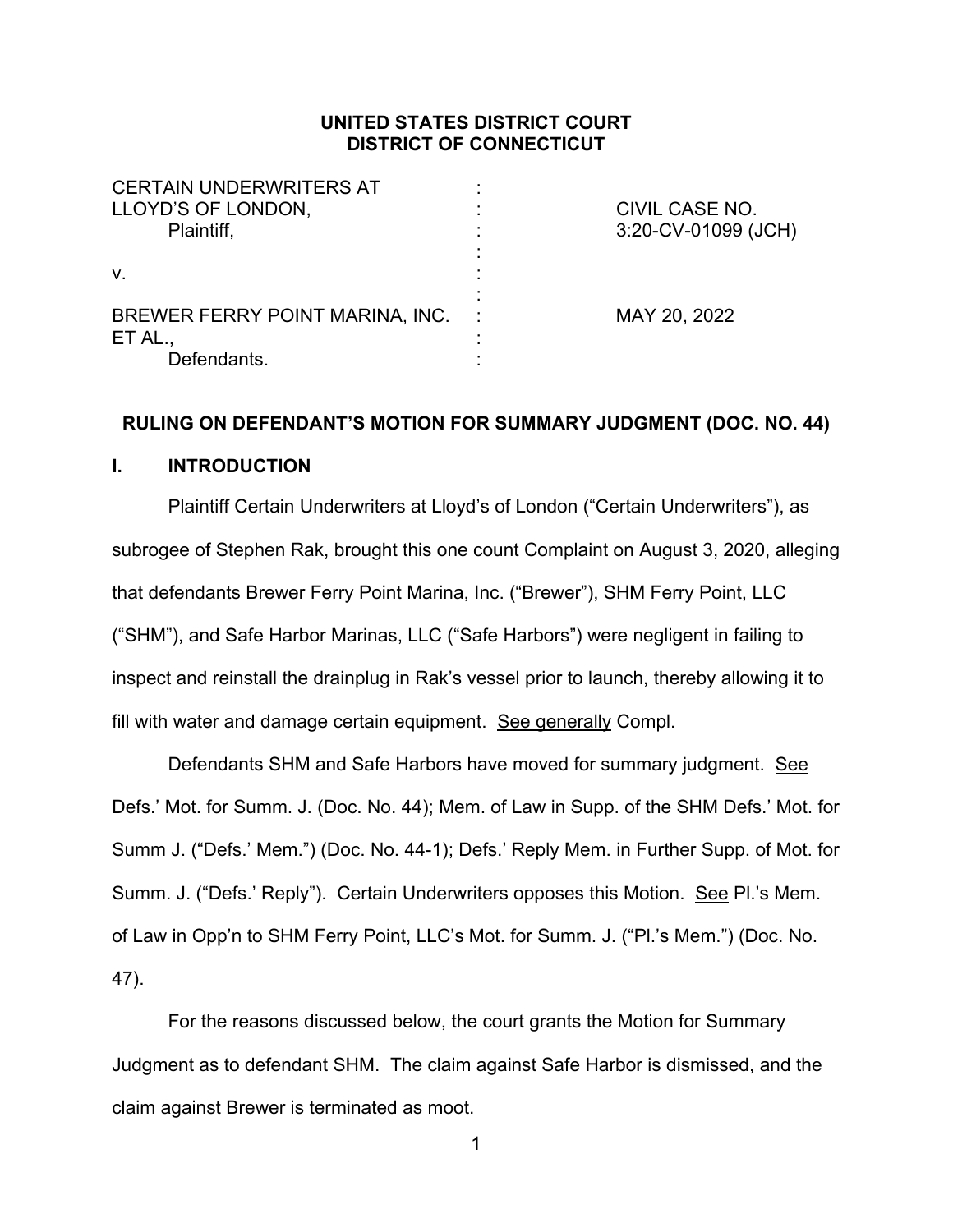# **II. FACTS1**

Many of the facts in this case are not in dispute. During the relevant period, Stephen Rak owned a 2016 50-foot Outerlimits SL 50 powerboat (the "Rak vessel"). Defs.' R. 56(a)1 Stmt at ¶ 2; Pl.'s R. 56(a)2 Stmt at ¶ 2. In October 2017, defendant SHM sent all prospective patrons for the upcoming year a packet in the mail containing, inter alia, a summer slip contract for 2018. Defs.' R. 56(a)1 Stmt at ¶ 6; Pl.'s R. 56(a)2 Stmt at ¶ 6. The prospective patrons that received the packet included Stephen Rak's father, John Rak. Defs.' R. 56(a)1 Stmt at ¶¶ 3, 6; Pl.'s R. 56(a)2 Stmt at ¶¶ 3, 6. John Rak read and signed that contract, along with the General Marina Rules and Conditions, so that the Rak vessel could be stored at SHM's marina that summer. Defs.' R. 56(a)1 Stmt at ¶¶ 7, 9, 13; Pl.'s R. 56(a)2 Stmt at ¶¶ 7, 9, 13. John Rak had done the same in previous years, and in the summer of 2018, again paid SHM pursuant to that contract so that his son Stephen could store the Rak vessel at its marina. Defs.' R. 56(a)1 Stmt at ¶¶ 10-11; Pl.'s R. 56(a)2 Stmt at ¶¶ 10-11. All interactions regarding the contract and payment were between John Rak and SHM, and Stephen Rak never told SHM that he was the owner of the Rak vessel, not his father. Defs.' R. 56(a)1 Stmt at ¶¶ 17, 21; Pl.'s R. 56(a)2 Stmt at ¶¶ 17, 21.

The contract John Rak entered into with SHM contains two documents. The first is the "Summer Contract Terms and Conditions", which the elder Rak signed on October 5, 2017. See 2018 Summer Slip Contract, Pl.'s Ex. 1 (Doc. No. 47-2). That document provides certain contractual terms, and also explicitly incorporates the

<sup>&</sup>lt;sup>1</sup> The court draws primarily for the parties' Local Rule  $56(a)$  statements and supporting exhibits in summarizing the material facts, construing those facts in the light most favorable to Certain Underwriters.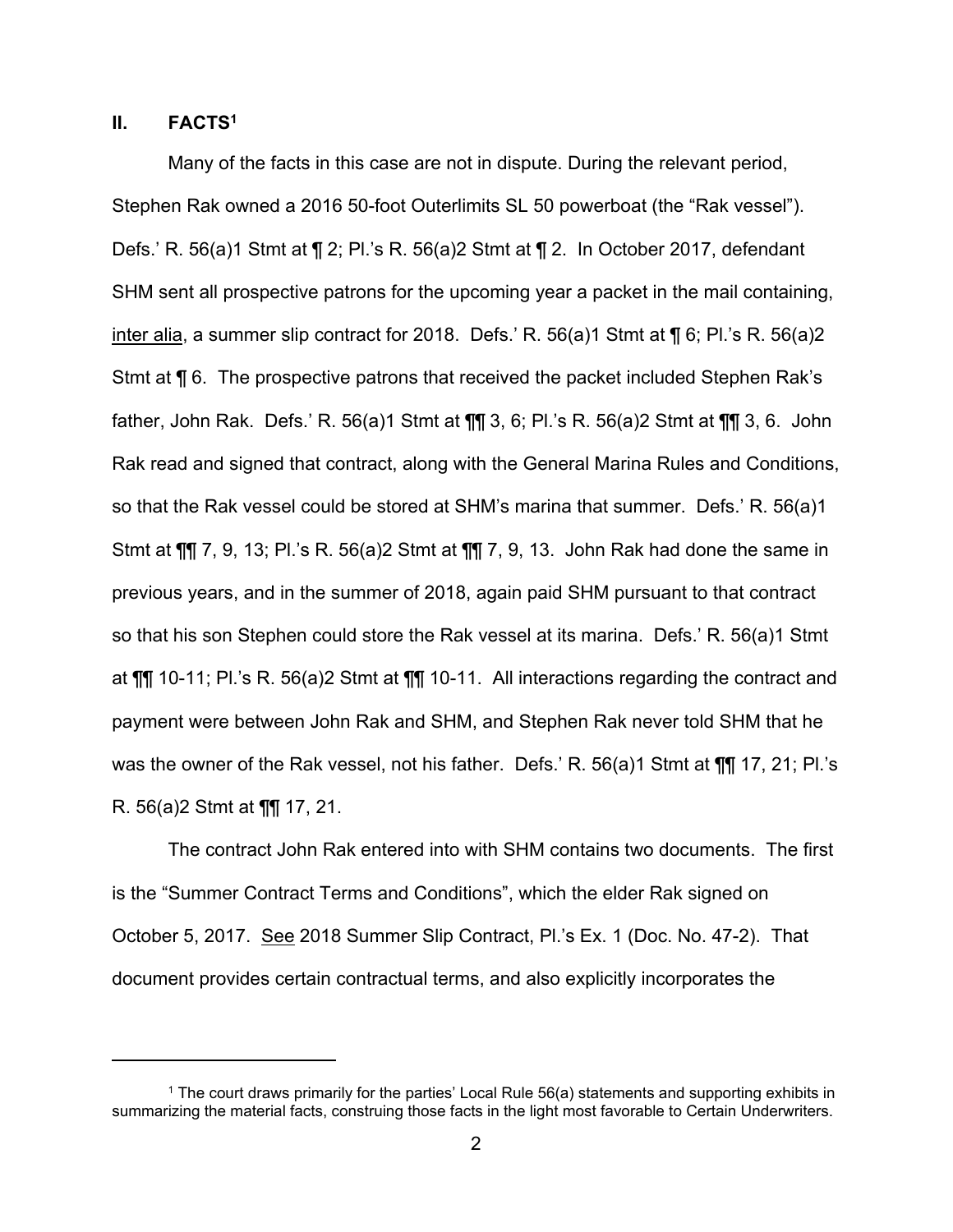General Marina Rules and Conditions into the agreement. Id.; see also Defs.' Ex. A,

Ex. C to Aff. of Matthew Marshall (Docs. No. 44-5, 44-7) (providing the rules and

conditions themselves and then the page with John Rak's signature). For the purposes

of this Motion, SHM highlights two provisions in its contract: the waiver of subrogation

clause and the release of liability clause. The first reads:

**WAIVER OF SUBROGATION**: Marina and Owner hereby mutually waive any and all rights of recovery against one another based upon the negligence of either party or their agents or employees for real or personal property loss or damage occurring to the Slip, the Vessel, or to the Matina or any personal property located on the Marina or in the Slip from perils which are paid or reimbursed by an insurer of Marina or Owner under any fire, extended coverage or other property insurance policy maintained by Owner or Marina (or which would have been paid had the insurance required to be maintained hereunder been in full force and effect). Each party shall cause its insurance carrier to endorse all applicable policies waiving the carrier's rights of recovery under subrogation or otherwise against the other party. This section shall survive the termination or expiration of this Agreement.

Defs.' Ex. A to Aff. of Matthew Marshall. The second provides:

**RELEASE**: Owner agrees that Marina, its lessor, and its designated property management company, and their respective partners, members, affiliates, and subsidiaries, and all of their respective officers, trustees, directors, shareholders, employees, servants, partners, representatives, insurers and agents (collectively, "Marina Indemnitees") shall not be liable to Owner or to any party claiming by, through or under Owner for (and Owner hereby releases Marina Indemnitees from any claim or responsibility for) any injury (including death) to persons or damage to or destruction, loss, or loss of use, or theft of any property of Owner or of Owner's officers, directors, employees, agents, representatives, Owners, Invitees, customers, assignees, subtenants, or contractors, or contractors [sic] (collectively, "Boat Owner Parties") located in or about the Marina or of any injury (including death) of any Boat Owner Parties caused by casualty, theft, fire, third parties or any other matter or cause, **EVEN IF SUCH LIABILITIES ARE CAUSED SOLELY OR IN PART BY THE NEGLIGENCE OF ANY MARINA INDEMNITEE, BUT NOT TO THE EXTENT SUCH LIABILITIES ARE CAUSED BY THE GROSS NEGLIGENCE OR WILLFUL MISCONDUCT OR ANY SUCH MARINA INDEMNITEE**. Owner acknowledges that Marina will not carry insurance on, and shall not be responsible for damage to, any property of a Boat Owner Party. This section shall survive the termination or expiration of this Agreement.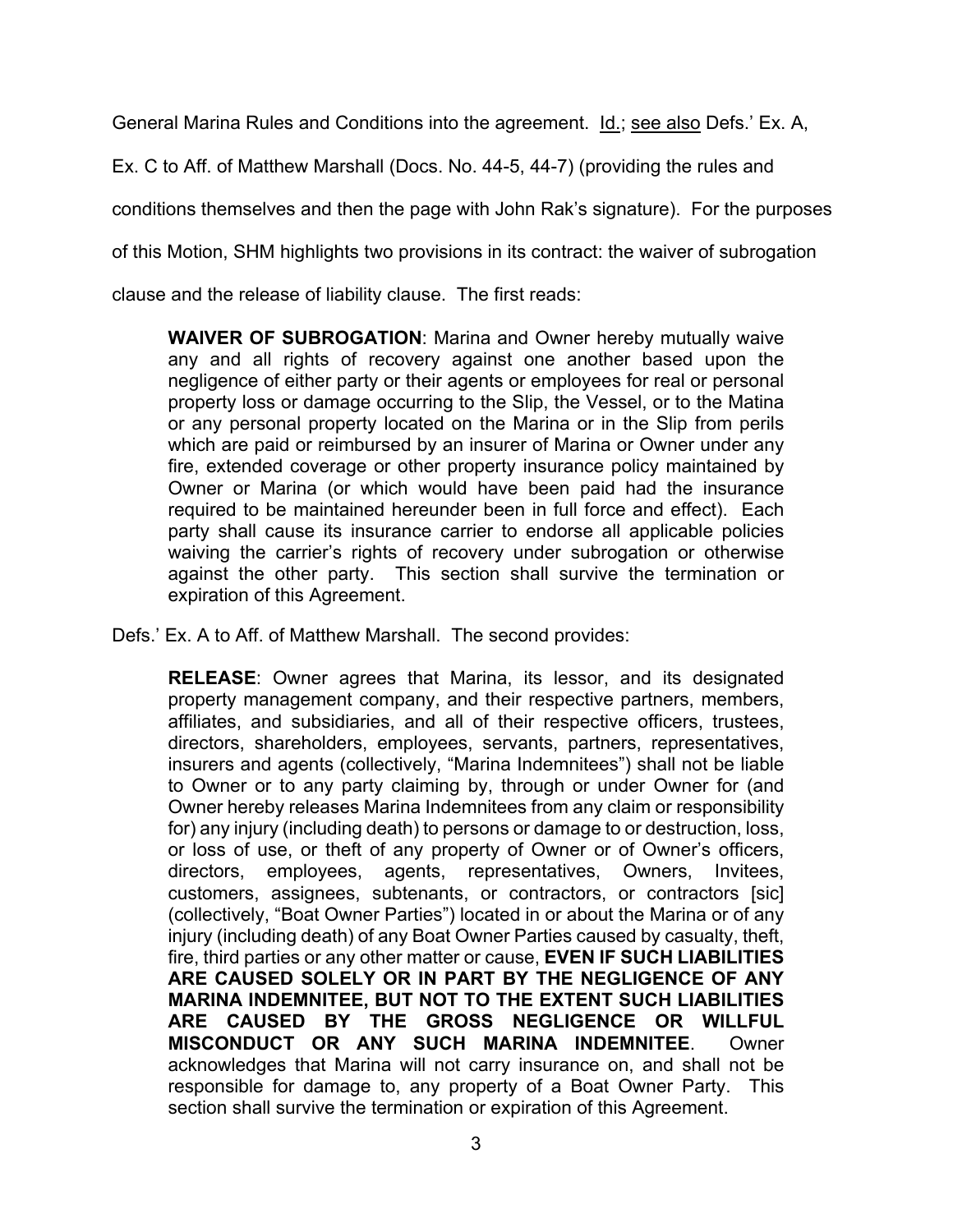On August 3, 2018, the Rak vessel was stored at SHM's marina in Old Saybrook, Connecticut. Defs.' R. 56(a)1 Stmt at  $\P$  4; Pl.'s R. 56(a)2 Stmt at  $\P$  4. That day, the Rak's took the vessel out across Long Island Sound to Montauk, New York, for lunch. Defs.' R. 56(a)1 Stmt at  $\P$  30; Pl.'s R. 56(a)2 Stmt at  $\P$  30. In preparation for their trip, SHM took the Rak vessel out of the indoor storage area using a travel lift and launched it into the water. Aff. of Matthew Marshall at ¶ 17. Matthew Marshall, who was the General Manager of SHM at the time, also averred that "it [was] the custom and practice of SHM to inspect the engine compartment for water" after it was launched.<sup>2</sup> Id.

Once the vessel was launched, Marshall received a phone call from the SHM employee who had conducted the launch, and he then "towed the Rak [v]essel to the transient dock where the Raks would meet it when they arrived." Id. While towing the vessel, he "did not notice any water being discharged from [it] by the bilge pumps." Id. According to Marshall, after he secured the Rak vessel to the transient dock, he checked the engine compartment for water but did not find any. Id. at ¶ 18. The vessel

Id.

 $2$  Plaintiff objects to the admission of certain statements in Marshall's Affidavit, arguing that in several instances Marshall "did not witness [the event] personally, or confirm with an SHM employee that [the event] actually [happened]. He relies only on the SHM policy that requires that [a] task . . . be performed." Pl.'s R. 56(a)2 Stmt at | 23; see also id. at | 24. While Certain Underwriters is correct that the conclusions Marshall draws from the organization's customs and practices are inadmissible – i.e., that just because it was the practice of SHM to inspect the engine compartment for water, SHM did indeed inspect the Rak vessel that day – evidence of "an organization's routine practice may be admitted to prove that on a particular occasion the . . . organization acted in accordance with the . . . routine practice." Fed. R. Evid. 406. Thus, evidence of SHM's customs and practices is admissible, though it would be for the jury to determine the probative value of such evidence. See, e.g., Crawford v. Tribeca Lending Corp., 815 F.3d 121, 125 (evidence of a practice regarding a repeated specific situation is admissible under Rule 406).

Because the court must construe all evidence in the light most favorable to Certain Underwriters at this stage, it notes the policies and procedures Marshall highlights in his Affidavit but does not infer that they were followed as to the Rak vessel on August 3 simply because those policies were in place. See Aff. of Matthew Marshall at ¶¶ 17, 20.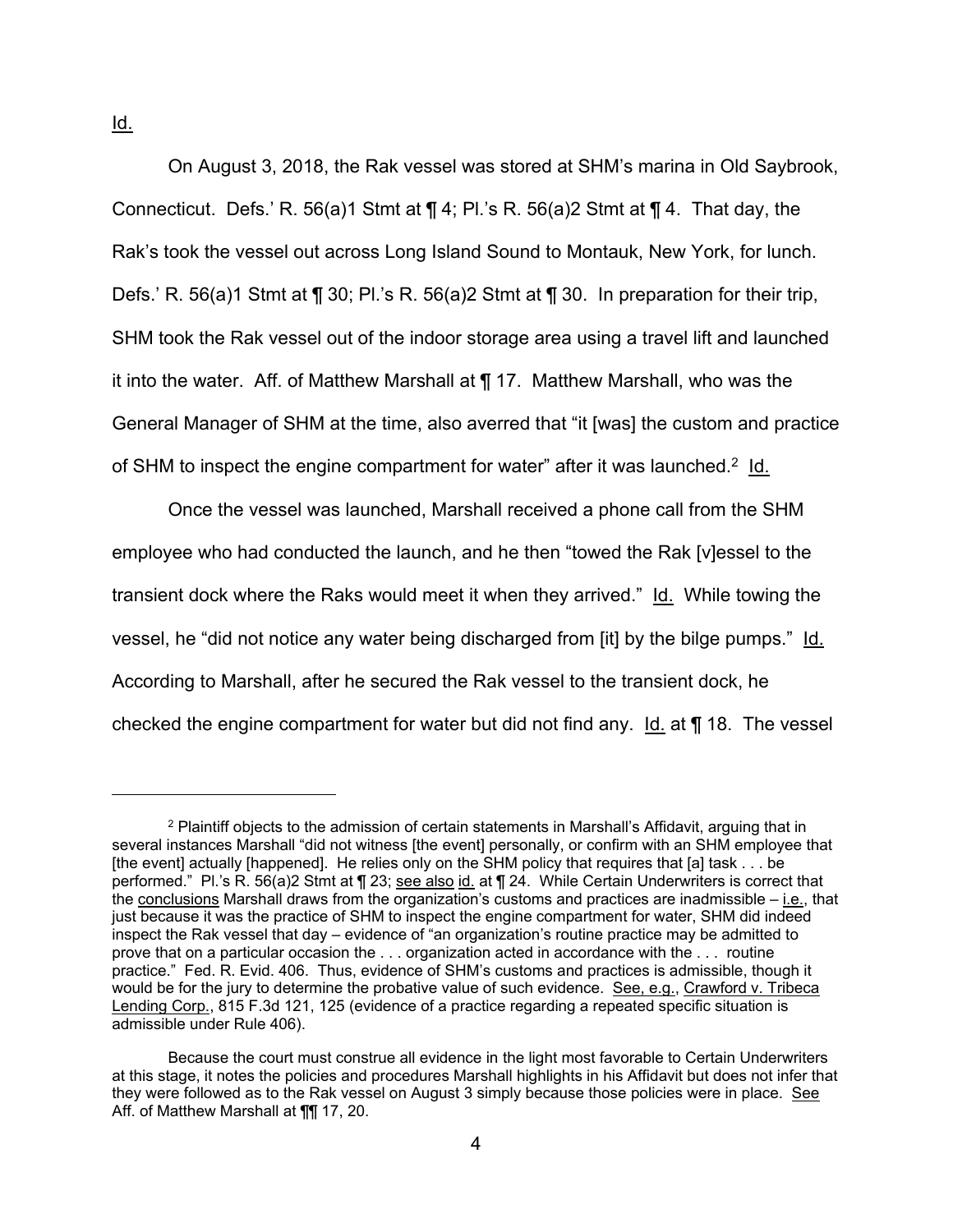then remained at the dock for approximately 2-3 hours before departure.<sup>3</sup> Id. After the Raks arrived, an employee of Offshore Northeast, LLC ("Offshore") gave the Raks "a jump start because the batteries were dead." Dep. of John Rak at 36. The employee was on board for about 15 minutes, according to John Rak, and he just "put the cables on the boat and jump start[ed] it and left." Id.

When the Raks departed the Old Saybrook marina, they first stopped at a gas dock to take on fuel. Defs.' R. 56(a)1 Stmt at  $\P$  27; Pl.'s R. 56(a)2 Stmt at  $\P$  27. They then proceeded to cross the Long Island Sound and docked in Montauk, New York. Defs.' R. 56(a)1 Stmt at ¶ 28; Pl.'s R. 56(a)2 Stmt at ¶ 28. When they secured the vessel at the marina in Montauk, there was no noticeable water in the vessel and the bilge pumps were not operating. Defs.' R. 56(a)1 Stmt at ¶ 30; Pl.'s R. 56(a)2 Stmt at ¶ 30. Approximately half an hour later, however, while they were eating lunch somebody approached the Raks to inform them their boat was sinking. Dep. of John Rak at 23, 25. After rushing to the dock, Stephen Rak jumped into the water and checked for the drain plug. Id. at 26. He found that it was missing, but was able to stick a rag in the hole to stop the flow of water into the vessel. Id. Eventually, with the help of a bystander at the marina, they were able to find a new drain plug, install it, and clear the water from the vessel. Id. They then washed the vessel down, got it started, and tried to limit the damage. Id. at 27. Once the boat was seaworthy again, they traveled back to Connecticut. Id. at 27-28. Certain Underwriters, who insured the Rak vessel at the

<sup>&</sup>lt;sup>3</sup> Certain Underwriters disputes this, arguing that Marshall's testimony "is contradicted by John Rak, who testified that his family and friends were at the Old Saybrook marina for only 'half and hour.'" See Pl.'s Mem. at 19 (quoting Dep. of John Rak at 35). However, these statements are not inconsistent with one another. John Rak testified only as to how long his family was at the marina before going out on the vessel. He did not testify to how long the boat had been in the water before they arrived.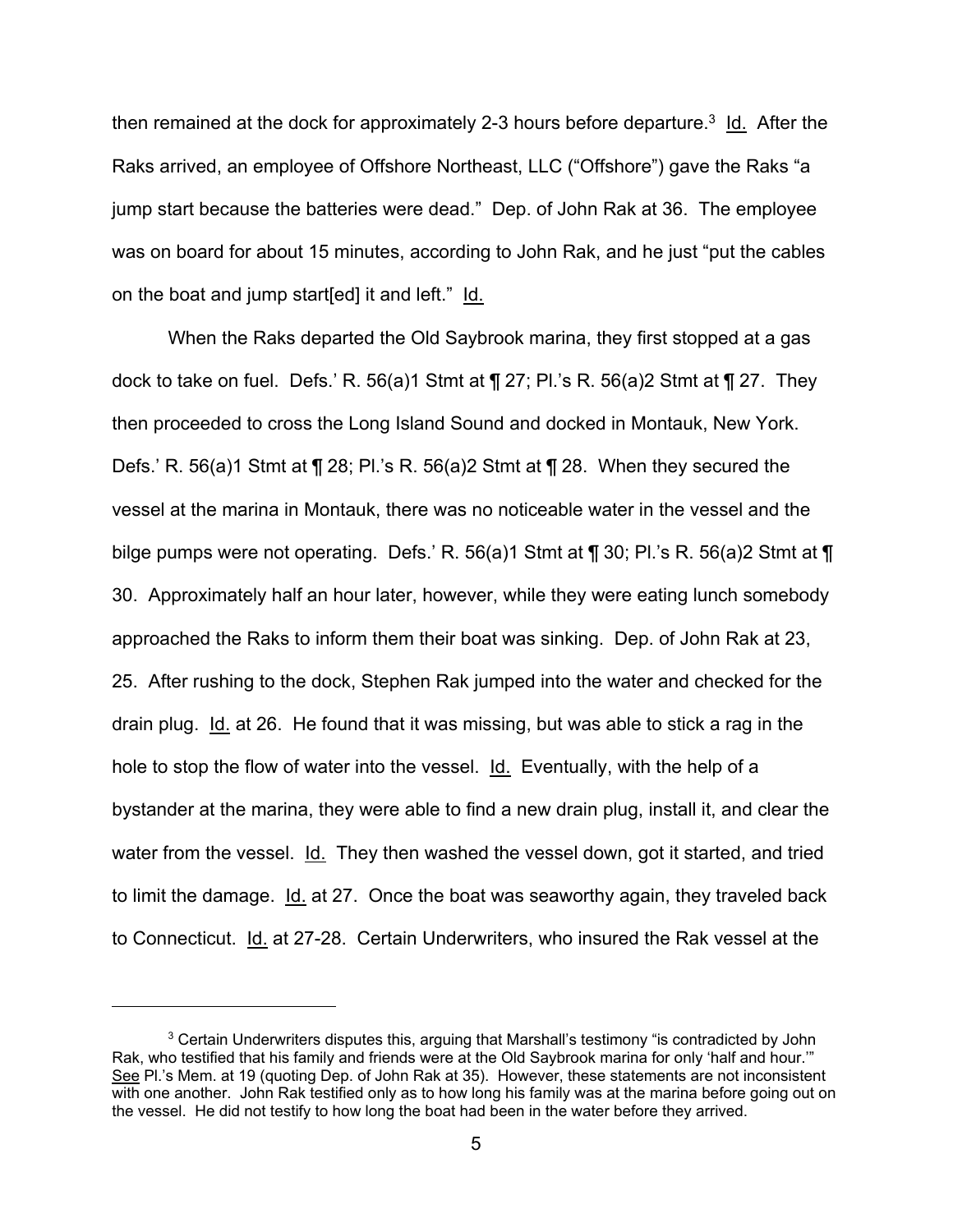time through a policy taken out by Stephen Rak, alleges that the damages to the vessel totaled approximately \$130,000, and that it has paid that amount in full to Stephen Rak. See Compl. at ¶ 33.

#### **III. PROCEDURAL HISTORY**

Plaintiff Certain Underwriters filed its one count Complaint on August 3, 2020. The action was originally brought against three named defendants, Brewer Ferry Point Marina, Inc. ("Brewer"), SHM Ferry Point, LLC ("SHM"), and Safe Harbor Marinas, LLC ("Safe Harbors"). However, the Complaint alleged its single negligence count against Brewer "and/or its successor-in-interest." Compl. at ¶ 31. It also alleged "it[s] belie[f] that . . . Safe Harbor and/or SHM[ ] is a successor-in-interest to [Brewer]." Id. at ¶ 10. Although all three defendants were served, see Doc. No. 8, only SHM and Safe Harbor subsequently appeared. See Notice of Appearance (Doc. No. 9).

Following discovery, both SHM and Safe Harbor jointly filed the instant Motion for Summary Judgment. In their Local Rule 56(a) statements, however, they represented that "SHM Ferry Point, LLC is the correct party to [this case] since this entity succeeded to the rights of Brewer Ferry Point Marina, Inc. Safe Harbor Marinas, LLC is wrongly named as a defendant in this case." Aff. of Matthew Marshall at ¶ 4. As such, the parties appeared to agree that "[d]efendant SHM . . . is the proper party to this action." Defs.' R. 56(a)1 Stmt at ¶ 1; Pl.'s R. 56(a)2 Stmt at ¶ 1. However, because Certain Underwriters had never amended its Complaint and both Brewer and Safe Harbor remained named defendants, the court ordered plaintiff to show cause "as to why it should not dismiss the case as to defendant Safe Harbor on th[e] ground" that it was "improperly named as a party to this action." See Order Regarding Defendants' Motion for Summary Judgment at 2 (Doc. No. 49). It also ordered plaintiff to show cause "as to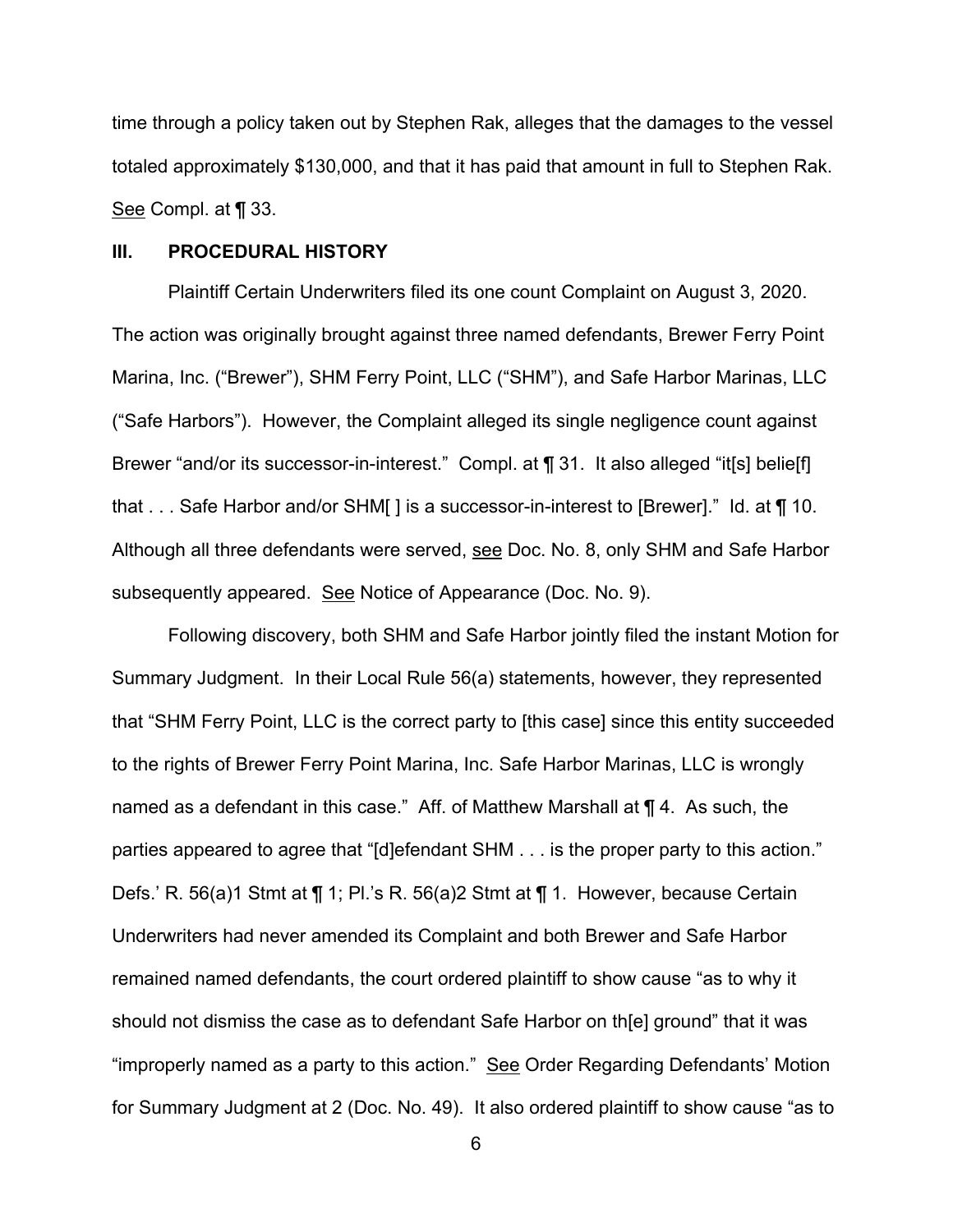why the claim against Brewer should not be terminated as moot, given defendants' representation that SHM is its successor-in-interest." Id.

On May 12, 2022, Certain Underwriters responded to the court's order to show cause, agreeing that the claim against Safe Harbor could be dismissed and the claim against Brewer could be terminated as moot. See Pl.'s Notice and Stipulation Re Parties to this Action (Doc. No. 50). Accordingly, the court does so, and henceforth in this Ruling refers to SHM as the sole remaining defendant.

Separately, on September 14, 2020, defendant SHM impleaded Offshore pursuant to Federal Rule of Civil Procedure 14(c). See generally Third-Party Compl. (Doc. No. 14). In its Third-Party Complaint, SHM alleged that, "[b]efore and during the incident alleged in [Certain Underwriters'] Complaint, Offshore . . . was performing work/repairs onboard the subject vessel." Third-Party Compl. at ¶ 8. Therefore, SHM alleged, "[i]f Plaintiff sustained any losses . . . said losses were caused by or contributed to by the negligence or breach of contract on the party of Third-Party Defendant, Offshore." Id. at ¶ 7. Offshore answered the Third-Party Complaint a month later, and asserted two counterclaims against SHM. See Answer and Counter-Claims (Doc. No. 17).

# **IV. STANDARD OF REVIEW**

A Motion for Summary Judgment will be granted if the record shows "no genuine dispute as to any material fact and the movant is entitled to judgment as a matter of law." Fed. R. Civ. P. 56(a). The moving party bears the initial burden of establishing the absence of a genuine dispute of material fact. Celotex Corp. v. Cartrett, 477 U.S. 317, 323 (1986). The non-moving party may defeat the motion by producing sufficient specific facts to establish that there is a genuine issue of material fact for trial.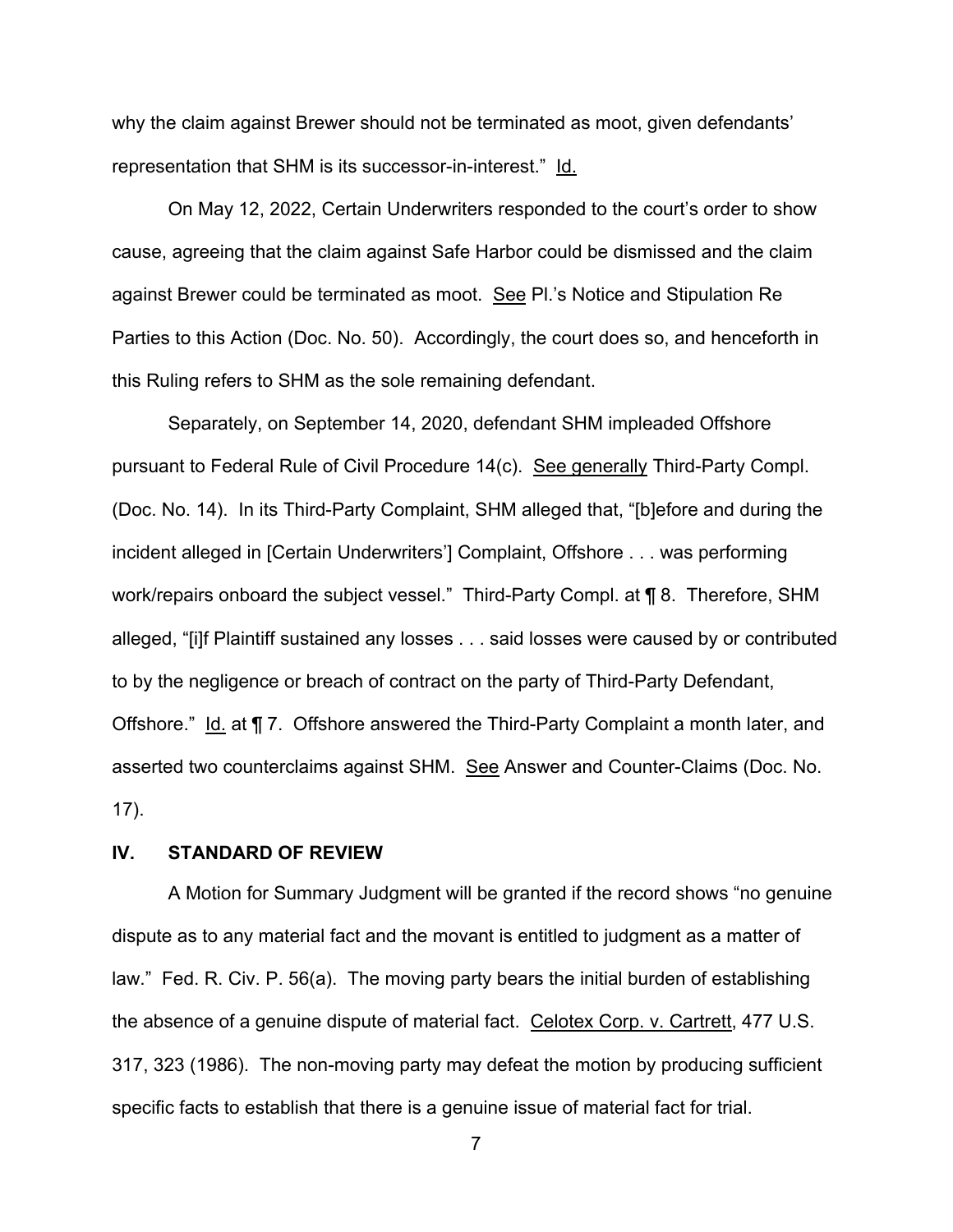Anderson v. Liberty Lobby, Inc., 477 U.S. 242, 248-49 (1986). A genuine issue of material fact exists where the evidence is such that a reasonable jury could decide in the non-moving party's favor. See, e.g., Biondo v. Kaledia Health, 935 F.3d 68, 73 (2d Cir. 2019) (citing Anderson, 477 U.S. at 248)).

In addition, Certain Underwriters' claim invokes this court's admiralty jurisdiction. In an admiralty action, "absent a relevant statute, the general maritime law, as developed by the judiciary, applies." East River S.S. Corp. v. Transamerica Delaval, Inc., 476 U.S. 858, 864 (1986). "Drawn from state and federal sources, the general maritime law is an amalgam of traditional common-law rules, modifications of those rules, and newly created rules." Id. at 864-65. For a negligence claim "governed by admiralty law . . . [t]he common law rules of negligence [generally] apply." Smith v. Mitlof, 198 F. Supp. 2d 492, 501 (S.D.N.Y. 2002).

#### **V. ANALYSIS**

SMH moves for summary judgment on two grounds. First, they argue that the release and waiver of subrogation clauses in the contract each govern the storage of the Rak vessel and preclude the lawsuit. See Def.'s Mem. at 8-14. Second, they argue that, even if the court were to find that those two contractual provisions to not bar recovery, plaintiff has failed to introduce into the record any "evidence that SHM removed or failed to reinstall the [v]essel's drain plug or failed to inspect the Rak [v]essel before launching it." Id. at 2; see also id. at 14-16. Because there is "no evidence of [SHM's] negligent acts or omissions [that] exists", this argument goes, "summary judgment is warranted." Id. at 2.

Certain Underwriters responds to the Motion with four arguments. The first is frivolous. They assert that the motion is untimely because "it was filed two months after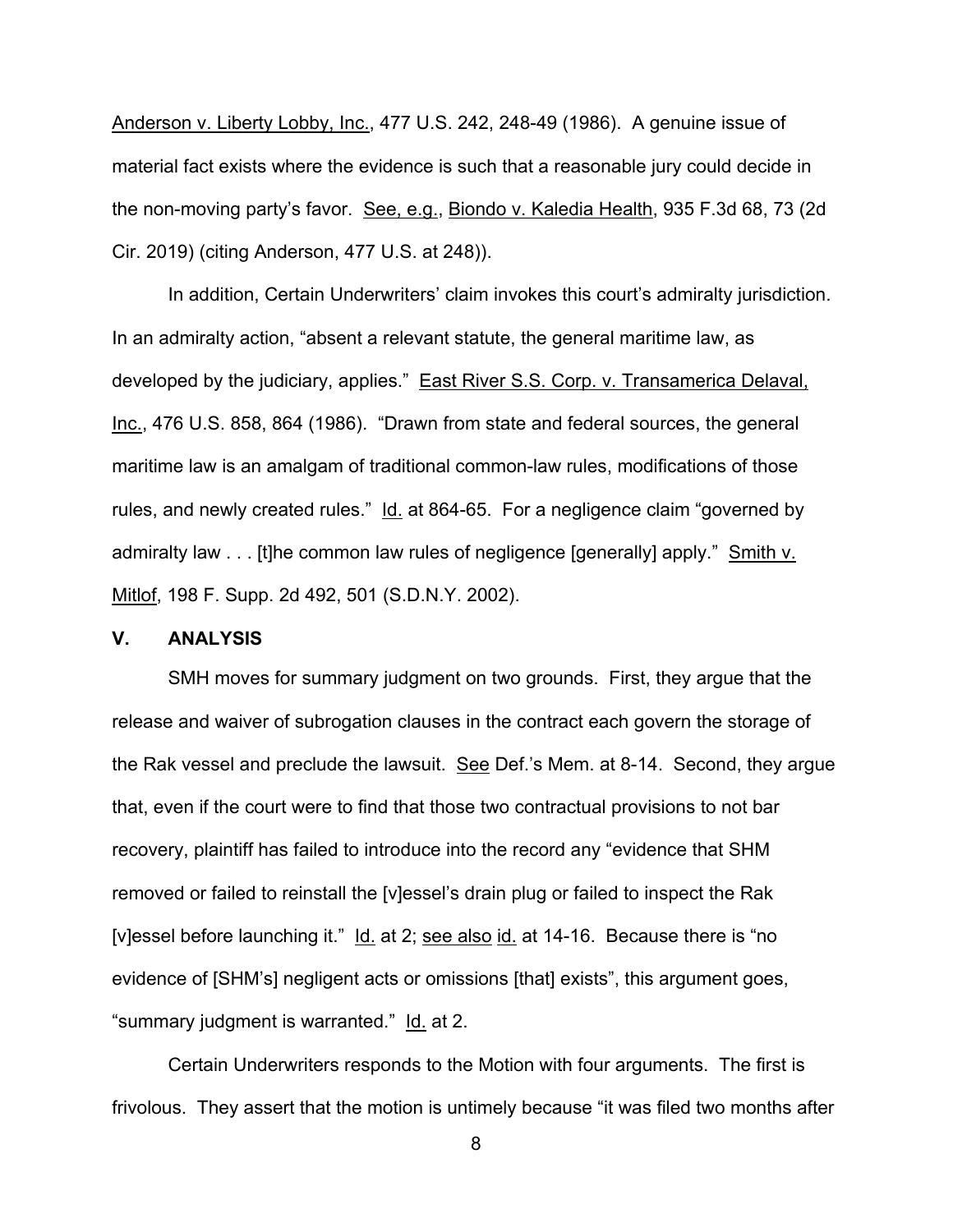the deadline set by the court." See Pl.'s Mem. at 1; see also id. at 9-10.4 More substantively, they also argue: (1) that any reliance on the summer slip contract is misplaced, since its terms bind only John Rak and thus do not preclude Certain Underwriters from pursuing a subrogation claim on behalf of Stephen Rak, see id. at 10- 12; (2) that even if the contract applies, "the ambiguities in [it] are so numerous that the validity of the entire [c]ontract . . . must be questioned", see id. at 13, see also id. at 13-18, and (3) that questions of material fact exist as to SHM's negligence that preclude summary judgment. Id. at 18-21.

The court addresses each of the parties' arguments in turn.

# A. Timeliness of the Motion for Summary Judgment

Certain Underwriters first argues that defendants' Motion for Summary Judgment is not timely. Id. at 9-10. It mistakenly believes that the deadline for dispositive motions was November 30, 2021, and therefore that defendants' January 27, 2022 submission was almost two months late. Plaintiff is incorrect.

The court issued the initial scheduling order in this case on November 19, 2020. See Scheduling Order Regarding Case Management Plan (Doc. No. 25). That order set the discovery deadline as August 1, 2021, and the deadline for dispositive motions as August 30, 2021. Id. at 1-2. After the parties jointly moved for an extension of time on May 12, 2021, the court granted the Motion and reset the discovery and dispositive motion deadlines to November 1, 2021 and November 30, 2021, respectively. See Mot. for Extension of Time (Doc. No. 32); Am. Scheduling Order (Doc. No. 34). Following a

<sup>&</sup>lt;sup>4</sup> As discussed below, this argument is based entirely on a misreading of the scheduling order in this case. See infra at Section V.A.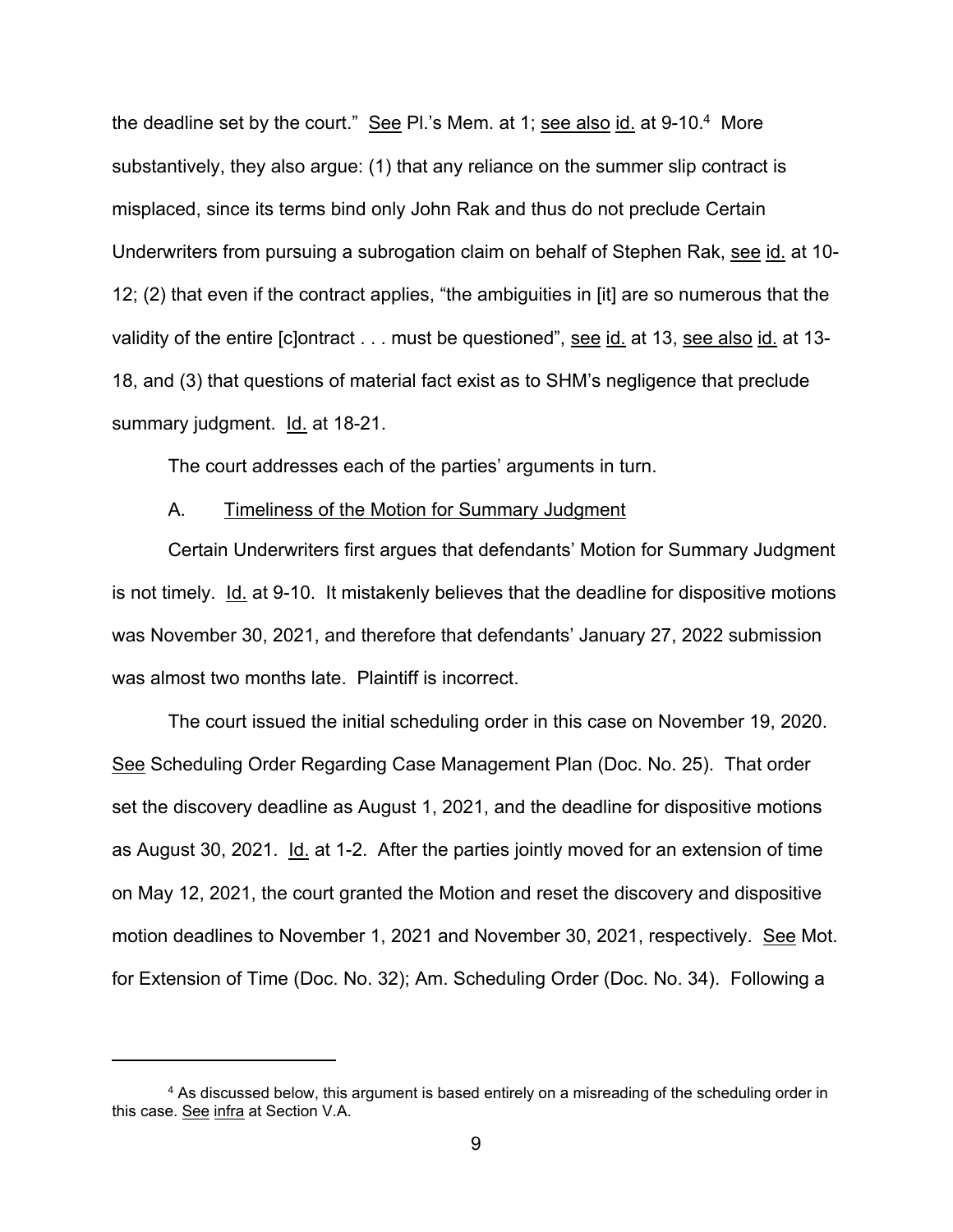settlement conference before Judge Richardson, the parties again moved for an extension of time. See Joint Mot. to Extend Expert Disclosure Deadlines (Doc. No. 42). More specifically, they sought a further "sixty (60) day extension of the expert disclosure deadlines" based on their belief that the "limited discovery w[ould] assist them in narrowing the issues and [could] result in a successful settlement." Id. at 1.

The court granted that Motion in part later that month. In a Minute Entry, it ordered, inter alia, that all "experts will be deposed on or before January 1, 2022. See Minute Entry (Doc. No. 43). To be sure, the parties did not explicitly request – and the court did not explicitly grant – an extension of the dispositive motion deadline. Perhaps, for the sake of clarity, the court should have issued a second amended scheduling order doing just that.

Still, Certain Underwriters' argument that the court's Order extended the expert discovery deadline until January 1, 2022, but maintained the dispositive motion deadline as November 30, 2021 is disingenuous. First, having a deadline to move for summary judgment a month prior to the close of discovery is simply illogical. Second, if plaintiff's understanding of the scheduling order was correct, then, in the absence of a motion for summary judgment, the parties would have been required to submit a Joint Trial Memorandum no later than November 30. Am. Scheduling Order at 2. If plaintiff's counsel had this understanding of the scheduling order and was acting in good faith, it raises questions as to why it does not appear he reached out to defense counsel to prepare and submit such a Memorandum by the deadline. Third, Federal Rule of Civil Procedure 56(a)(b) provides that, "[u]nless . . . the court orders otherwise, a party may file a motion for summary judgment at any time until 30 days after the close of all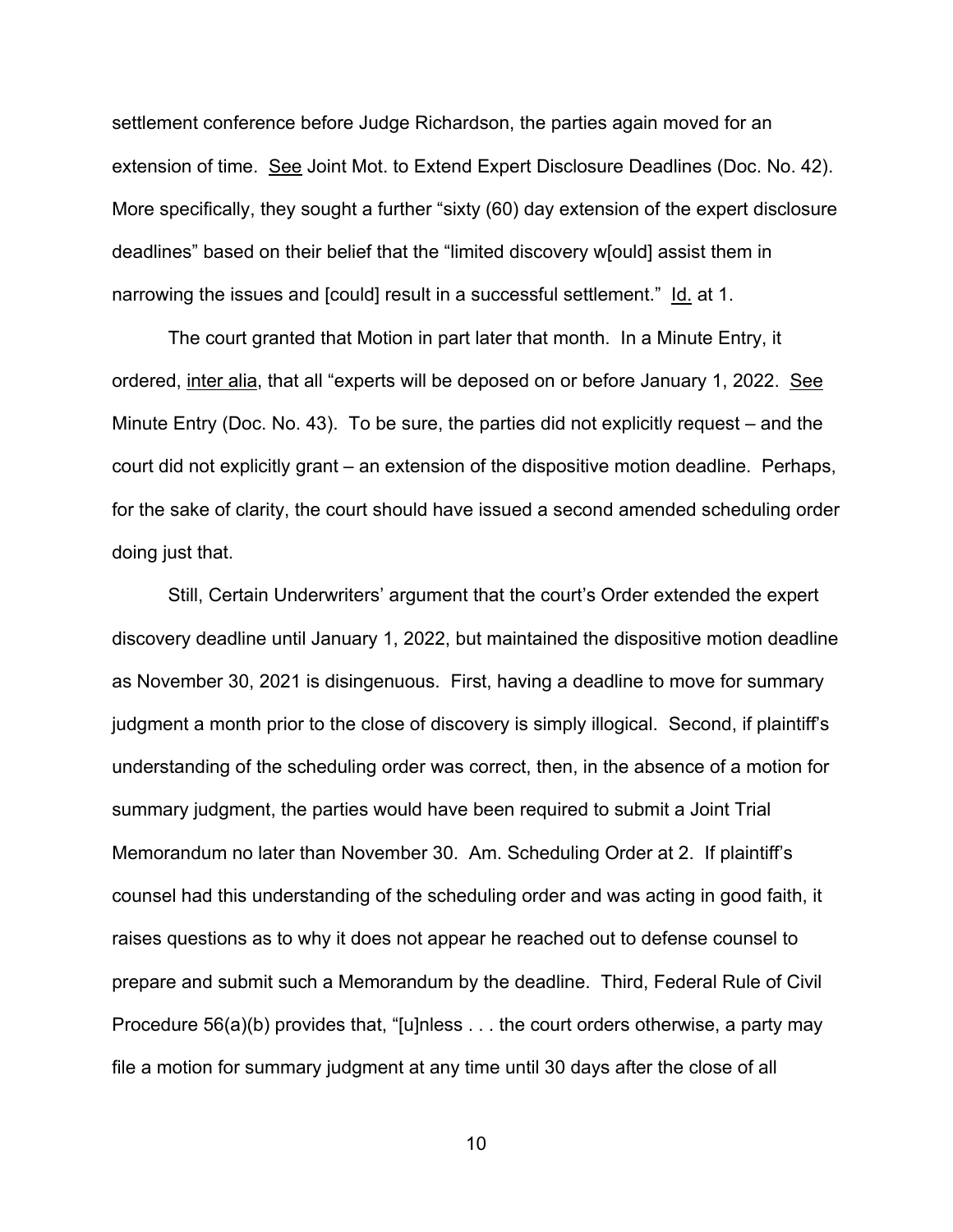discovery." Fed. R. Civ. P. 56(b). In this court's opinion, granting a joint motion by the parties to extend discovery deadlines but neglecting to issue a second amended scheduling order expressly extending the Joint Trial Memorandum and dispositive motion deadlines does not constitute the court "order[ing] otherwise."

For all these reasons, the court holds that defendants' Motion for Summary Judgment was timely filed.

#### B. Application of the Summer Slip Contract to the Rak Vessel

Certain Underwriters next argues that the summer slip contract is inapplicable in this case because that contract was between John Rak and SHM, and thus cannot cover the storage of the Rak vessel that was owned by Stephen Rak. Pl.'s Mem. at 10- 12. As a corollary of this argument, it asserts that Stephen Rak "never entered into any contract or agreement with SHM." Id. at 12. This argument is unavailing for several reasons.

First, Certain Underwriters pled the exact opposite in its Complaint. See Compl. at ¶ 10 ("[i]t [is] believed that . . . [Stephen] Rak entered into a storage contract" with SHM). "A party's assertion of fact in a pleading is a judicial admission by which it normally is bound throughout the course of the proceeding." Rojas v. Roman Catholic Diocese of Rochester, 660 F.3d 98, 106 (2d Cir. 2011) (internal quotations and citations omitted). Second, if the court were to accept Certain Underwriters' argument that there was no contract between Stephen Rak and SHM, it would seemingly undermine the basis for this entire lawsuit. Certain Underwriters is the subrogee of Stephen Rak. In its Complaint, it alleged that, pursuant to the storage contract between Stephen Rak and SHM, SHM "owed Mr. Rak a duty to maintain the [v]essel and her appurtenances in a seaworthy condition and to exercise reasonable case in the management and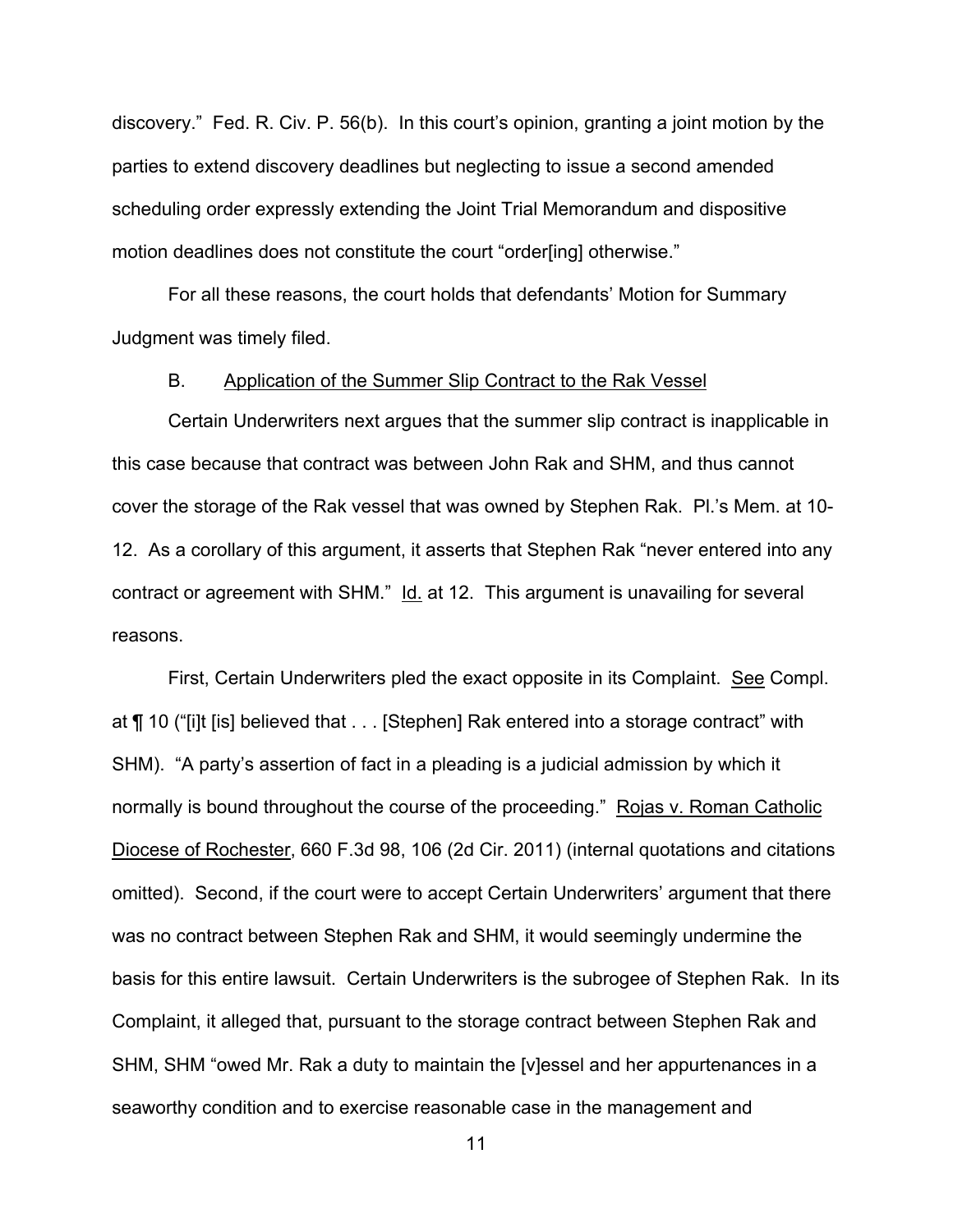maintenance of the same." Compl. at ¶ 31; see also Pl.'s Mem. at 7 (clarifying that its claim is for "negligence against SHM based on its breach of duty to perform valet services for Stephen Rak") (emphasis in original). Although its sole count is for negligence and not breach of contract, absent any contractual duty flowing from SHM to Stephen Rak, it is not clear where the duty of care for the vessel would arise from. Nor has Certain Underwriters pointed to any evidence in the record (or put forth any argument) that there is any other source for the duty other than the summer slip contract.

The court need not definitively resolve these issues, however, because it concludes that Stephen Rak was an intended third-party beneficiary – in particular a donee beneficiary – of the contract between John Rak and SHM. $<sup>5</sup>$  Restatement</sup> (Second) of Contracts § 302(1)(b) provides that, "[u]nless otherwise agreed between promisor and promisee, a beneficiary of a promise is an intended beneficiary if recognition of a right to performance in the beneficiary is appropriate to effectuate the intention of the parties and . . . the circumstances indicate that the promisee intends to give the beneficiary the benefit of the promised performance." Restatement (Second) of Contracts § 302(1)(b) (1981). Comment c to section 302 goes on to provide that:

Where the promised performance is not paid for by the recipient, discharges no right that he has against anyone, and is apparently designed to benefit

<sup>5 &</sup>quot;Federal courts apply [the] ordinary principles of maritime contract law to disputes involving maritime contracts." Nippon Yusen Kaisha v. FIL Lines USA Inc., 977 F. Supp. 2d 343, 349 (S.D.N.Y. 2013) (internal quotations and citations omitted). Because "common law third-party beneficiary principles are generally applicable" in the maritime context, the court relies on the Restatement here. Laurel Shipping LLC v. Ridgebury Kilo LLC, --- F. Supp. 3d ----, No. 20-CV-7246, 2021 WL 4253429, at \*4 (S.D.N.Y. Sept. 17, 2021); see also In re M/V Rickmers Genoa Litigation, 622 F. Supp. 2d 56, 72 (S.D.N.Y. 2009) (applying "common law third-party beneficiary principles" to the interpretation of a bill of lading and looking the Restatement (Second) of Contracts to do so). Indeed, the Second Circuit has observed that "[t]here are few clean lines between maritime and non-maritime contracts." Fireman's Fund Ins. Co. v. Great Am. Ins. Co. of New York, 822 F.3d 620, 632 (2d Cir. 2016) (internal quotations and citations omitted).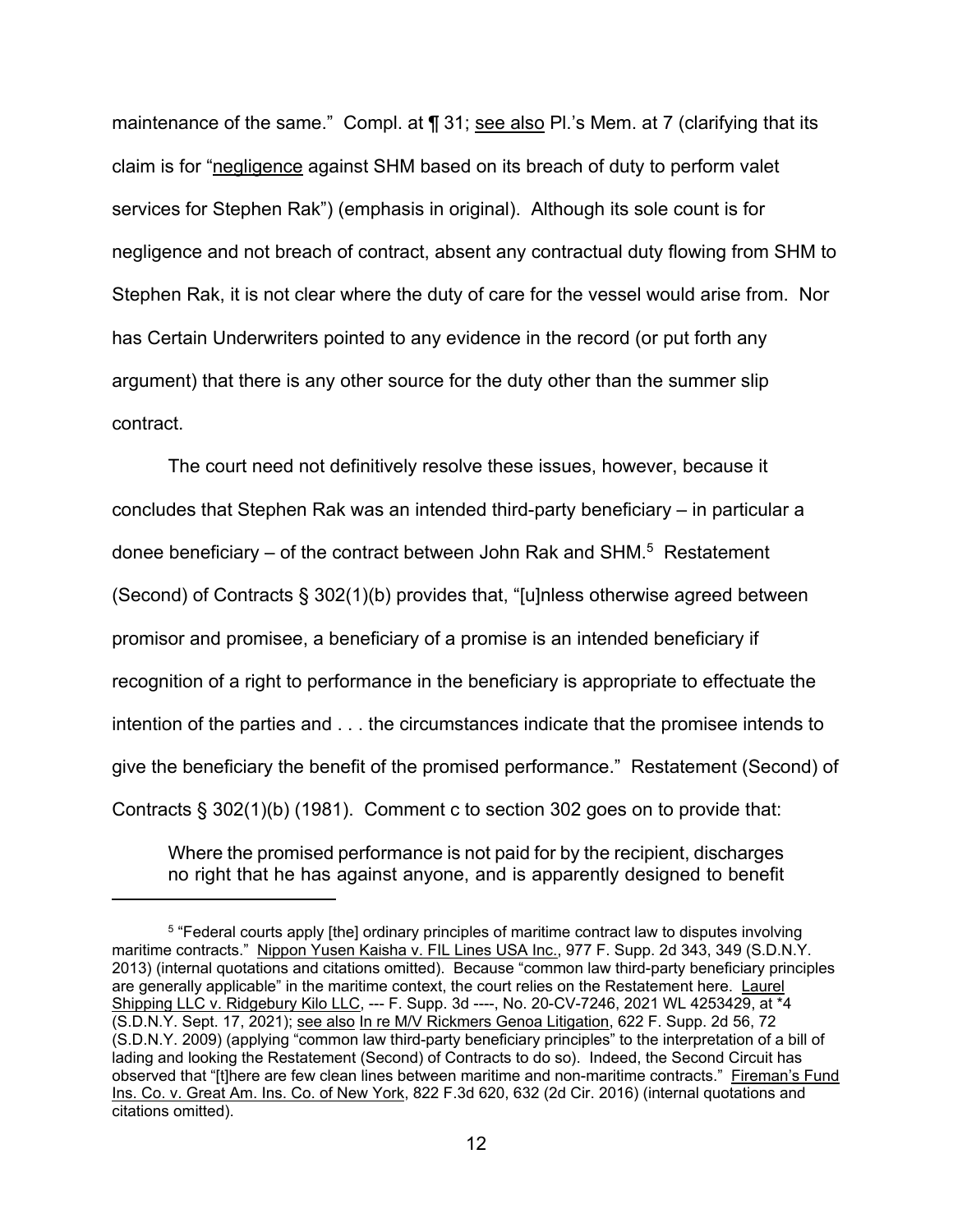him, the promise is often referred to as a "gift promise." The beneficiary of such a promise is often referred to as a "donee beneficiary"; he is an intended beneficiary under Subsection (1)(b). The contract need not provide that performance is to be rendered directly to the beneficiary: a gift may be made to the beneficiary, for example, by payment of his debt. Nor is any contact or communication with the beneficiary essential.

Id. at § 302 cmt. C (1981).6

Here, Stephen Rak was plainly a donee beneficiary to the contract between SHM and John Rak. The parties agree that "John Rak paid SHM" pursuant to the summer slip contract – both in 2018 and in years past – for the explicit purpose of allowing "his son Stephen [to] store vessels there." Defs.' R. 56(a)1 Stmt at ¶¶ 10-11; Pl.'s R. 56(a)2 Stmt at ¶¶ 10-11. In 2018, there was no other vessel owned by John Rak or the Rak family to which the contract could apply. Moreover, the conduct of the parties clearly demonstrates their intent for the summer slip contract to govern the storage of the Rak vessel during the summer of 2018. After signing the contract to allow Stephen to store his vessel there, both SHM (by providing services) and John Rak (by paying) performed under the contract, while Stephen accepted its benefits. Thus, under § 302(1)(b), the "recognition of a right to performance" by SHM to Stephen Rak "is appropriate to effectuate the intention of the parties." Restatement (Second) of Contracts § 302(1)(b) (1981). Given John Rak's testimony that he was signing the contract so that his son's vessel could be stored, the "circumstances [also] indicate that [John Rak] intend[ed] to give the beneficiary", Stephen Rak, "the benefit of [SHM's] promised performance." Id. In addition, since comment c makes clear that "[t]he contract need not provide that

 $6$  In addition, section 304 stipulates that "[a] promise in a contract creates a duty in the promisor to any intended beneficiary to perform the promise, and the intended beneficiary may enforce the duty." Restatement (Second) of Contracts § 304.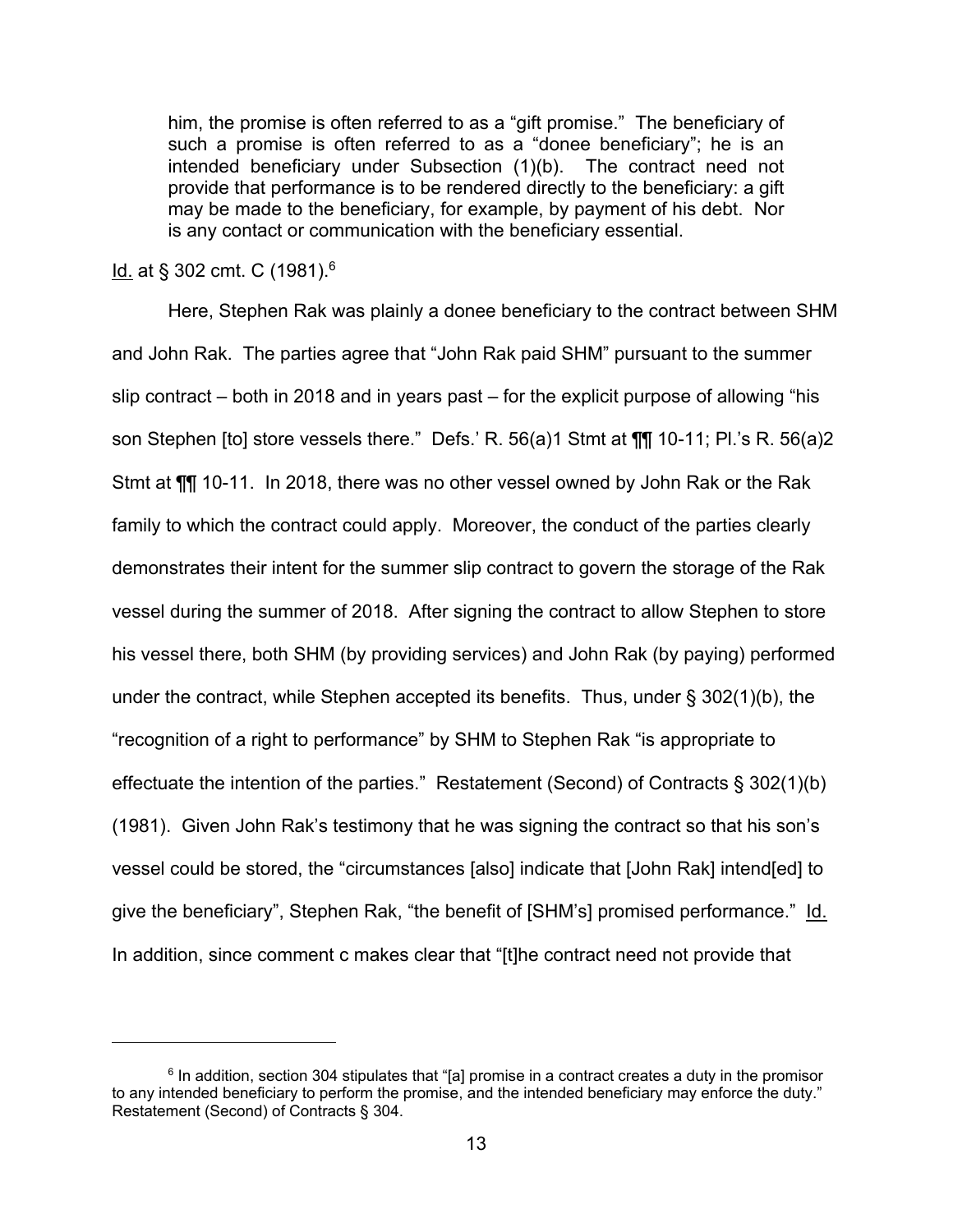performance is to be rendered directly to [Stephen Rak]", nor is "any contact or communication with the beneficiary essential" in the context of a gift promise, the fact that SHM had no knowledge that the Rak vessel belonged to Stephen rather than John Rak is of no import.

Thus, because Stephen Rak was a donee beneficiary of the contract signed by his father, the court concludes that the summer slip contract applies to the storage of his vessel.

### C. Ambiguities in the Contract

Next, Certain Underwriters argues that the summer slip contract is so ambiguous that its entire validity must be questioned. Pl.'s Mem. at 13-18. In particular, it argues that the contract's failure to identify "(1) the [v]essel [o]wner, (2) any vessel that is subject to the [c]ontract, or (3) the scope of the services . . . offered by SHM" means that the document lacks the "essential terms required to form a contract" and thus (presumably) should be void. Id. at 13. The court disagrees.

As a general matter, "when parties fail to agree to essential contract terms, the agreement does not come into existence – it is void and wholly unenforceable." Sphere Drake Ins. Ltd. v. Clarendon Nat. Ins. Co., 263 F.3d 26, 31 (2d Cir. 2001); see also Baker v. Robert I. Lappin Charitable Foundation, 415 F. Supp. 2d 473, 483 (S.D.N.Y. 2006) ("[i]f an agreement is not reasonably certain in its material terms, there can be no legally enforceable contract") (internal quotations and citations omitted). However, "[t]here is no legal doctrine that requires a court to restrict its examination to the 'four corners' of a contract", as Certain Underwrites asks the court to do here. Shann v. Dunk, 84 F.3d 73, 79 (2d Cir. 1996). Indeed, in "determining [the] enforceability of [a] contract, court[s] may look outside [the] 'four-corners' to consider factors such as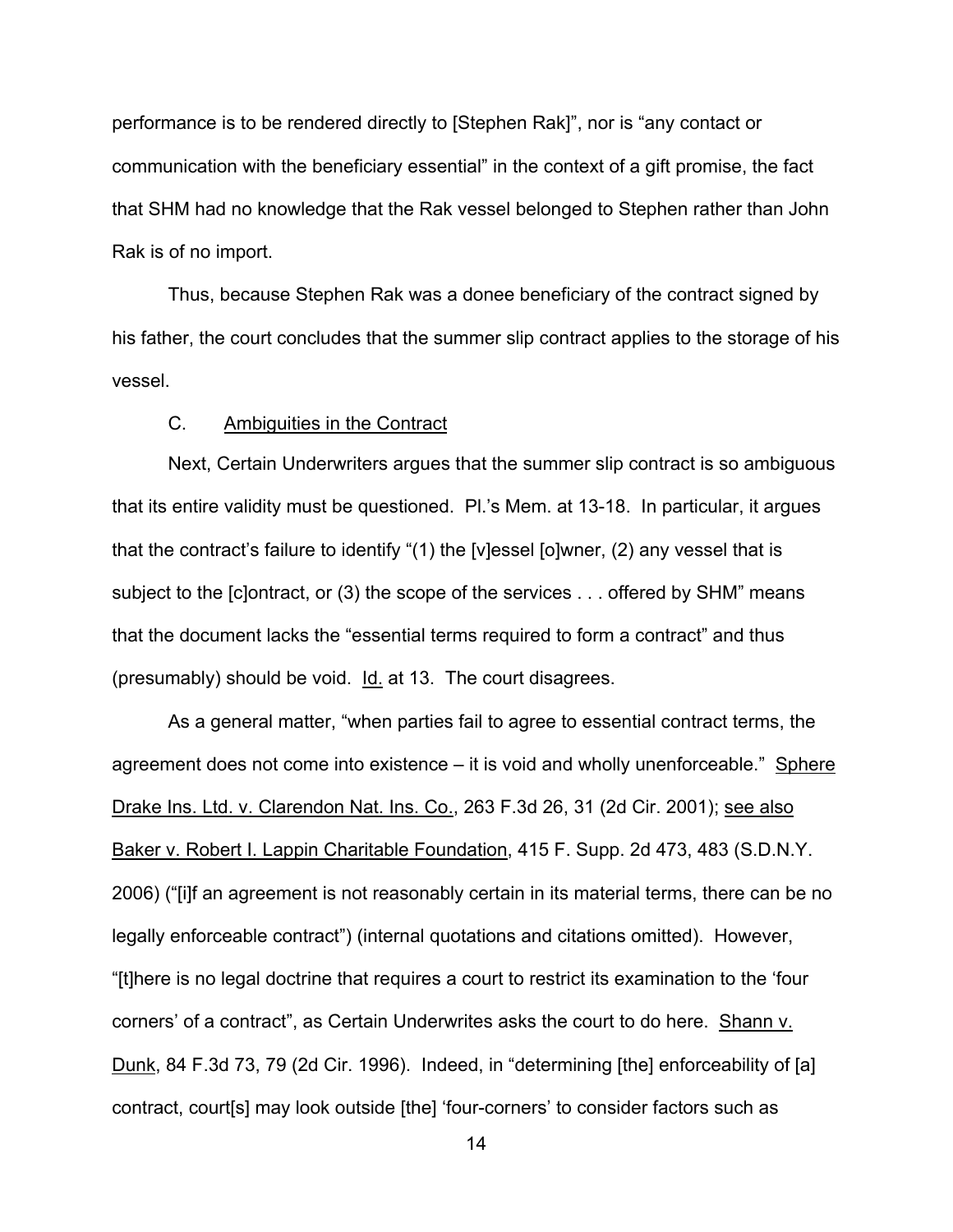circumstances surrounding its formation", including "the purpose for which the contract was made, the circumstances under which it was made, and the relation of the parties." Id. (internal quotations and citations omitted). "Where essential terms are missing, a court may not rewrite a contract for the parties to impose obligations not bargained for, but the court must consider whether the missing terms can be supplied in a reasonable fashion consistent with the intent of the parties." Baker, 415 F. Supp. 2d at 484. In general, courts prefer this approach when possible, as they are "'loath to refuse enforcement of agreements on indefiniteness grounds'", and will only do so "'if the terms of the agreement are so vague and indefinite that there is no basis or standard for deciding whether the agreement had been kept or broken, or to fashion a remedy, and no means by which such terms may be made certain.'" Id. at 483-84 (quoting Best Brands Beverage v. Falstaff Brewing Corp., 842 F.2d 578, 588 (2d Cir. 1987)).

Here, there is no question that, even if the actual written portions of the agreement signed by John Rak did not include some terms, the essential terms of the contract between he and SHM that Certain Underwriters challenges were entirely clear. As an initial matter, the parties had a course of dealing whereby John Rak would pay SHM each summer for the storage of a vessel owned by someone in his family. Aff. of Matthew Marshall at ¶ 8. As part of their agreement, both sides understood that, when Rak "call[ed] the marina [to] tell them when [he] wanted to use [the vessel], they would put it in the water; and then when [he] was done, they would take it out." Dep. of John Rak at 20; see also Aff. of Matthew Marshall at ¶ 17; Defs.' R. 56(a)1 Stmt at ¶ 8; Pl.'s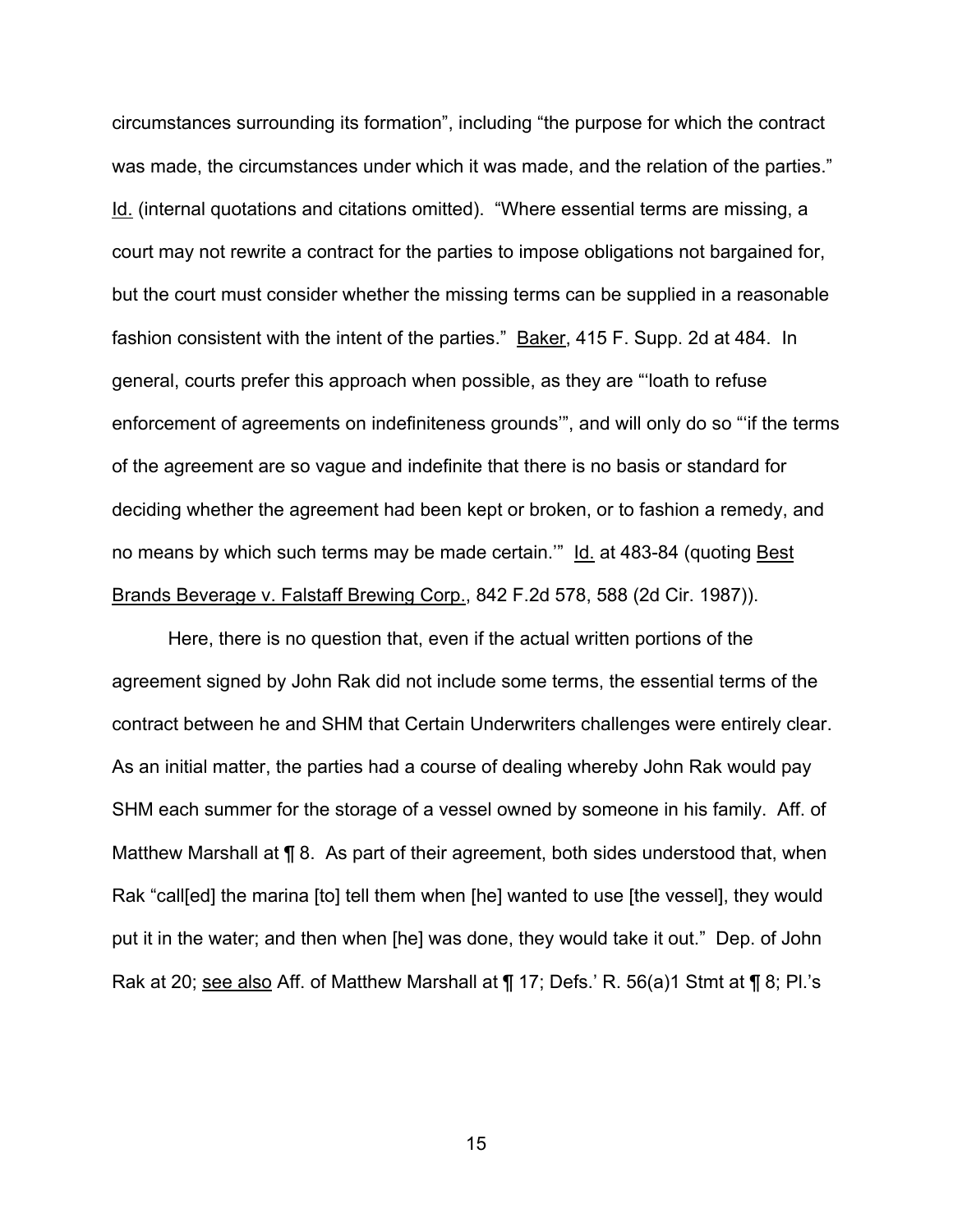R. 56(a)2 Stmt at ¶ 8 (referring to this as "Inside Valet Services" or "IVS").<sup>7</sup> Course of dealing may become part of an agreement when "there is an indication of the common knowledge and understanding of the parties." Auscape Intern. v. Nat'l Geographic Soc., 282 F. App'x 890, 891 (2d Cir. 2008) (internal quotations and citations omitted). What is more, when he signed the contract, John Rak handwrote "IVS" on the line entitled "The Rate for the Slip #." See 2018 Summer Slip Contract, Pl.'s Ex. 1 (Doc. No. 47-2). Thus, from the common understanding and course of dealing between the two parties, it is plain that they intended for IVS services to be included in their agreement.

Certain Underwriters' argument that the contract did not specify Stephen Rak as the owner of the Rak vessel – or the Rak vessel itself as the vessel to be stored – falls short for similar reasons. "The parties to an agreement know best what they meant, and their action under it is often the strongest evidence of their meaning." Restatement (Second) of Contracts § 202 cmt. G. "Wherever reasonable, the manifestations of intention of the parties to a promise or agreement are interpreted as consistent with . . . any relevant course of performance [and] course of dealing."  $\underline{\mathsf{Id}}$  at § 202(5). Here, there is a history of John Rak paying SHM "so that his son Stephen could store vessels there in years past." Defs.' R. 56(a)1 Stmt at  $\P$  11; Pl.'s R. 56(a)2 Stmt at  $\P$  11. In 2018, the parties agree that the reason John Rak signed the summer slip contract was again "so that his son Stephen could store the Rak [v]essel" at the SHM marina. Defs.'

 $^7$  SHM, for its part, argues that IVS was not a part of the contract. See Def.'s Reply at 5-6 (arguing that there is no admissible evidence in the record that IVS was included in the agreement). Certain Underwriters' position is less clear and at times confusing. In its Rule 56 Statement, it says that IVS was part of the contract between SHM and John Rak. Pl.'s R. 56(a)2 Stmt at ¶ 14. Yet in its Memorandum, Certain Underwriters then contends that the failure to delineate "the scope of the services ('IVS')" in the written summer slip contract meant that an "essential term[ ] required to form a contract" was missing. Pl.'s Mem. at 13. Regardless, the court holds here that provision of IVS was part of the agreement between John Rak and SHM.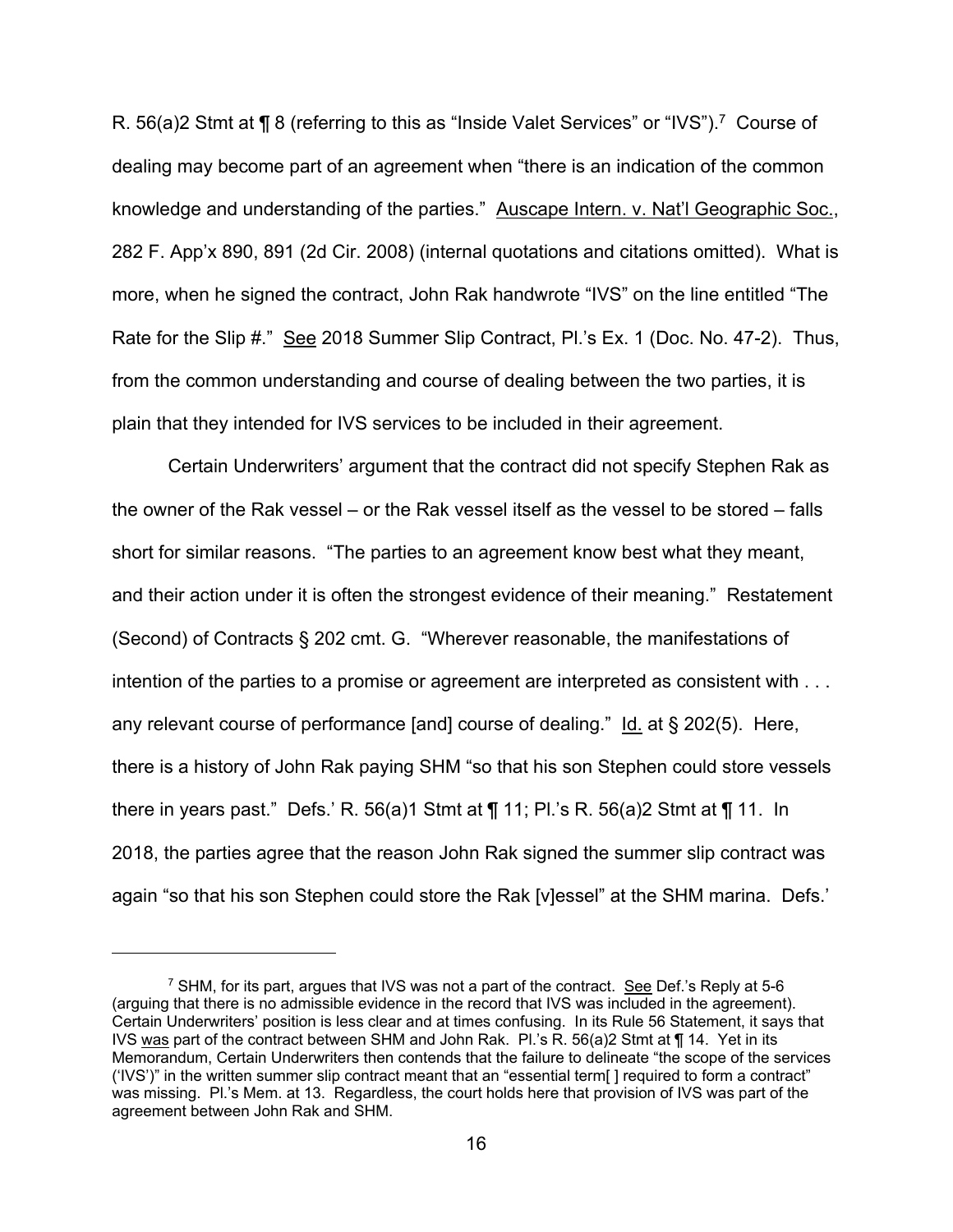R. 56(a)1 Stmt at  $\P$  9; Pl.'s R. 56(a)2 Stmt at  $\P$  9. Moreover, after he signed the contract, the Rak vessel was indeed stored there, and the parties were performing under the contract as to that vessel. Thus, interpreting that "[w]ords and other conduct . . . in light of all the circumstances", it is clear that "the principal purpose of the parties" in entering into the contract was for the storage of the Rak vessel, even if there was not an explicit reference to that vessel (or its owner) in the written contract.

Accordingly, the court concludes that the summer slip contract is not voidable due to essential terms being missing.

#### D. Application of the Release Clause

The court next considers the clause in the summer slip contract releasing SHM for liability "caused solely or in part by the negligence of [the] marina." Defs.' Ex. A to Aff. of Matthew Marshall. "Whether th[is] exculpatory clause in [the summer slip contract] fully absolves [SHM] from all liability for its own negligence, and if so, whether it is enforceable, implicates this Court's admiralty jurisdiction." Dominici v. Between the Bridges Marina, 375 F. Supp. 2d 62, 64-65 (D. Conn. 2005). Thus, the court's analysis must proceed in two steps. First, the court must determine whether "the intent to fully exonerate [SHM] from its own negligence" was "clearly and unequivocally expressed." Id. at 65. If the court concludes it was, then it must then turn to the issue of whether the exculpatory clause is enforceable as a matter of public policy. Id. at 66.

## 1. Clear and Unequivocal Intent

First, the exculpatory clause in the contract clearly and unequivocally releases SHM from all negligence liability. That provision provides that the Marina "shall not be liable to Owner or to any party claiming by, through or under Owner for . . . damage to or destruction, loss, or loss of use . . . of any property of Owner . . . located in or about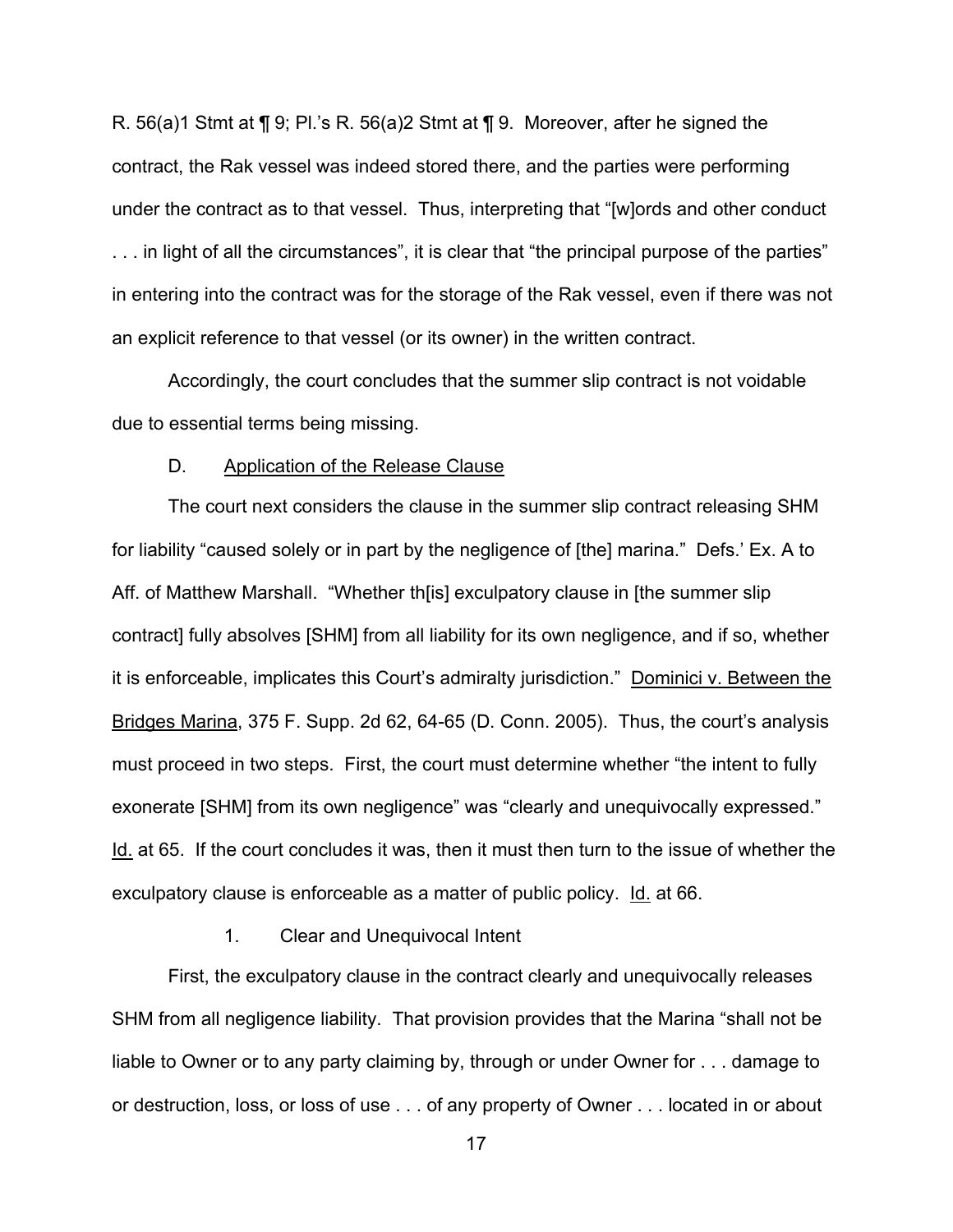# the Marina . . . **EVEN IF SUCH LIABILITIES ARE CAUSED SOLELY OR IN PART BY THE NEGLIGENCE OF [THE MARINA], BUT NOT TO THE EXTENT SUCH LIABILITIES ARE CAUSED BY THE GROSS NEGLIGENCE OR WILLFUL MISCONDUCT OF [THE MARINA]**." Defs.' Ex. A to Aff. of Matthew Marshall. Certain Underwriters disputes that this provision is clear by raising similar ambiguity arguments to what the court has already addressed above – e.g., that the meaning of the term "Owner" is uncertain because it was John Rak who actually signed the contract, but he did not own the vessel being stored. Pl.'s Mem. at 13. For the same reasons articulated above, see supra Section V.C, the court again rejects these arguments.

This, however, is not Certain Underwriters' main argument as to why the release clause should not apply. Instead, they focus primarily on step two of the courts analysis – whether the provision is enforceable. It is to that questions that the court next turns.

#### 2. Enforceability

The court must "examine whether public policy supports restricting such absolution of all liability for the marina's own negligence." Dominici, 375 F. Supp. 2d at 66. Although "[e]xculpatory clauses are not per se unlawful", courts applying admiralty law in this Circuit have understandably been hesitant to enforce such broad waivers of liability. Id. However, "[i]n weighing competing public policy considerations, there is general agreement among the circuits that the following three factors are relevant in determining whether to enforce an exculpatory clause in a marine contract: (a) the nature of services covered by the contract; (b) whether the exculpatory clause is being applied to intentional, reckless, or grossly negligent behavior or rather to ordinary negligence; and (c) whether the exculpatory provisions were obtained through overreaching." Id.; see also Falcone v. MarineMax, Inc., 659 F. Supp. 2d 394, 400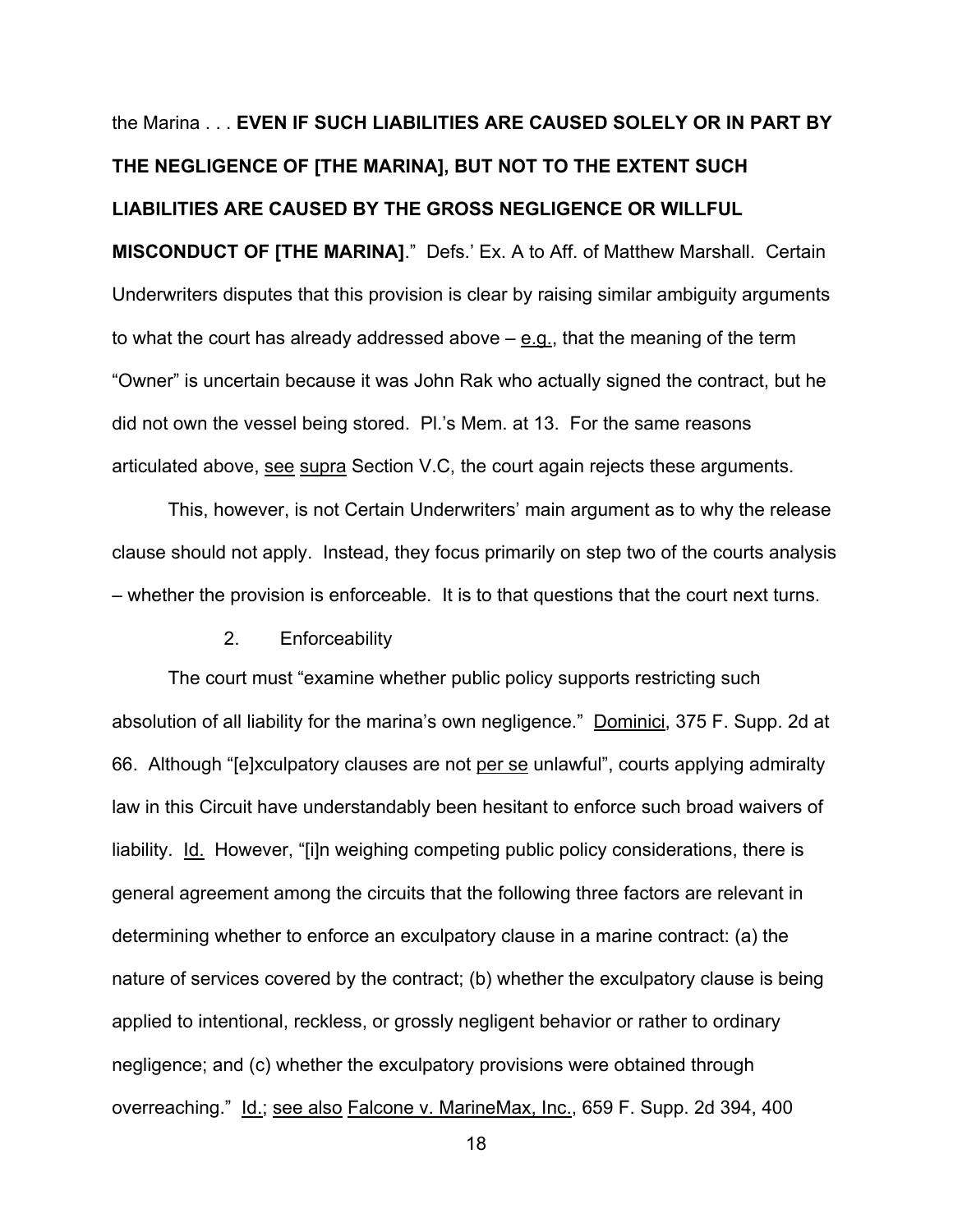(E.D.N.Y. 2009) (employing the same three-part test for enforceability but declining to examine the issue at that stage of the litigation because "[t]he public policy concerns with exculpatory clauses are . . . best channeled into a fact-specific examination" and "additional factual development of these issues [was still] required") (internal quotations and citations omitted).8

Here, all three factors militate towards enforcing the provision. First, federal courts across the country sitting in admiralty have generally recognized that "[t]he nature of the services covered by the contract alters the public policy prism through which exculpatory clauses are viewed." Dominici, 35 F. Supp. 2d at 66. While the Supreme Court has held that provisions releasing a towing company from all negligence liability in a maritime towage contract are invalid as a matter of public policy, see Bisso v. Inland Waterways Corp., 349 U.S. 85 (1955), "the circuits [have] generally agree[d] that Bisso is limited to towage contracts" or similar circumstances. Dominici, 35 F. Supp. 2d at 67. In other contexts, however, where the bargaining power between the parties is less inherently unequal, the vessel owner has more capacity to choose with whom to contract, and there are other alternative deterrents to negligence, courts have been more willing to enforce the clause and "'uphold the strong public policies of recognizing parties' liberty to contract." Id. (quoting Sander v. Alexander Richardson Investments, 334 F.3d 712, 719 (8th Cir. 2003).

<sup>&</sup>lt;sup>8</sup> In its Memorandum, Certain Underwriters urges the court to apply Connecticut state law rather than federal maritime law on the issue of enforceability of the exculpatory clause as a matter of public policy. See Pl.'s Mem. at 16-18. Though plaintiff is not incorrect that application of the factors set forth by the Connecticut Supreme Court in Hanks v. Powder Ridge Restaurant Corp., 276 Conn. 314 (2005) could lead to a different conclusion here, it is maritime law that controls this case, not state law.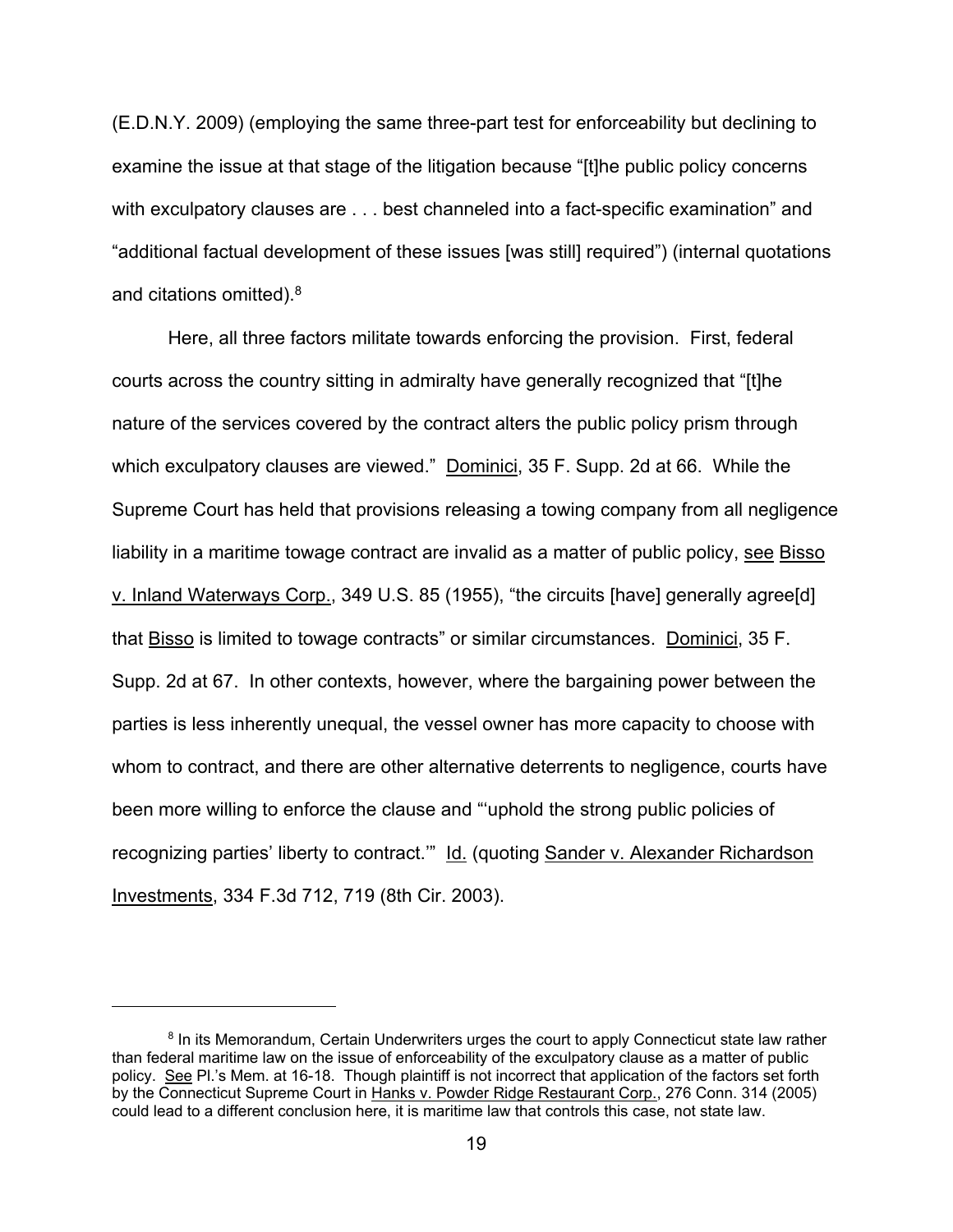Such is the case with storage contracts. For instance, in Sander, the Eighth Circuit held that the Bisso "doctrine prohibiting a party from completely absolving itself from liability for its own negligence is limited to circumstances involving relationships similar to towage agreements, such as bailment, employment, or public service relationships." Sander, 334 F. 3d at 719. The court found that public policy counseled towards enforcing such an exculpatory clause when, similar to the case here, "the [contractual] relationship at issue . . . involve[s] a marina and a boat owner contracting to rent a slip at the marina to dock a boat." Id. In doing so, the court cited approvingly a case from a district court in this Circuit holding the same. Id. (citing Commercial Union Ins. Co. v. Blue Water Yacht Club Ass'n, 239 F. Supp. 2d 316, 321 (E.D.N.Y. 2003). District courts in this Circuit have since continued to rely on Sander and Commercial Union to hold that the "nature of services" provided for in vessel storage contracts does not rise to the level of per se invalidating an exculpatory clause. See, e.g. Dominici, 375 F. Supp. 2d at 69 (concluding that, on the first factor, boat owners seeking winter storage are likely to "rationally choose to bear the risk of accident or the marina's negligence, and carry the appropriate insurance"); Falcone, 659 F. Supp. 2d at 400 (citing Sander and Dominici approvingly but declining to analyze the enforceability factors absent sufficient facts in the record to do so). The court here follows that lead, and proceeds to the second Dominici factor: whether the exculpatory clause is being applied to intentional, reckless, or grossly negligent behavior or rather to ordinary negligence.

This second factor requires minimal analysis, as the terms of the exculpatory clause fit quite comfortably into the framework described as appropriate by the Dominici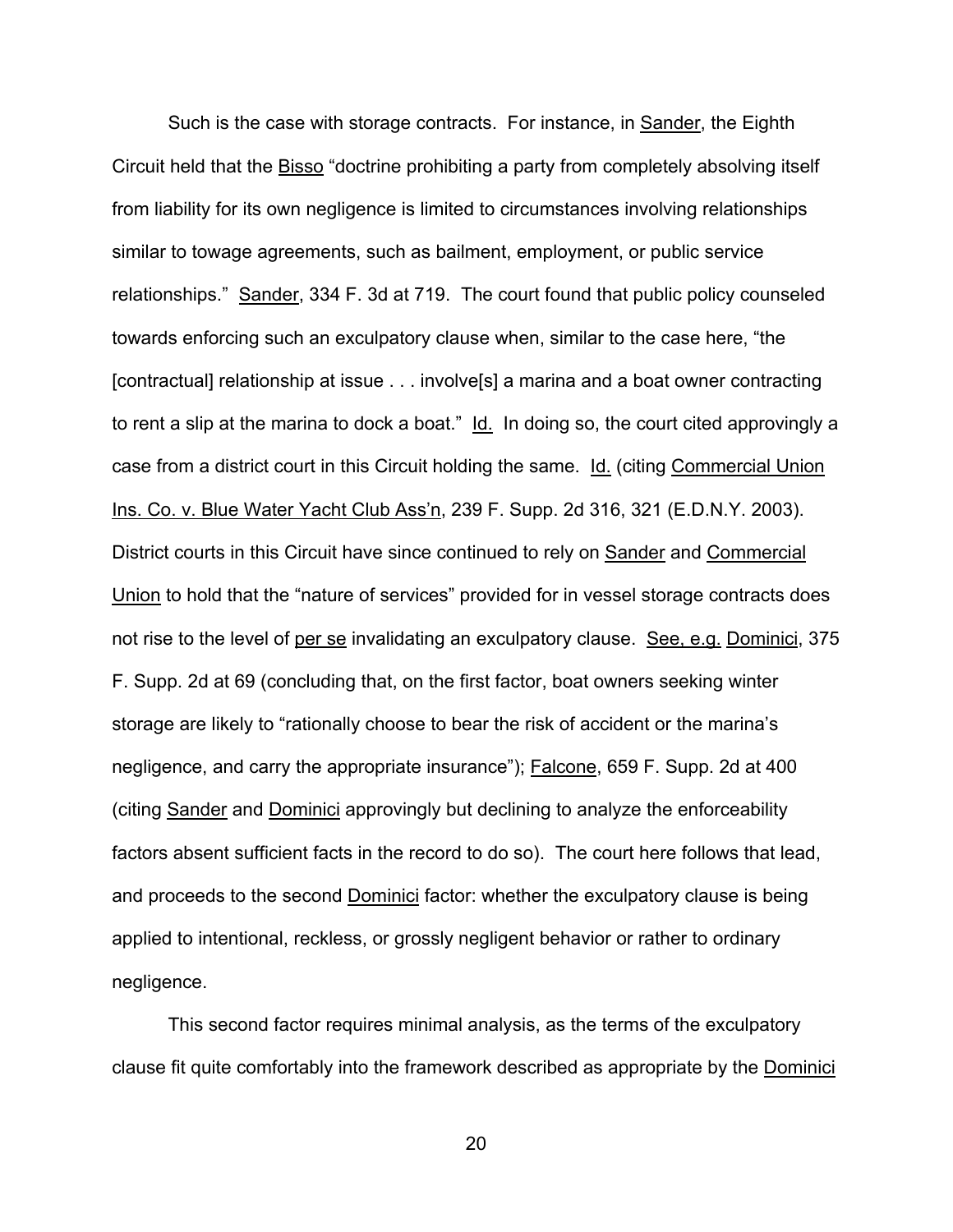court. Indeed, the clause explicitly applies the release of liability to damages "caused solely or in part by [ ] negligence." Defs.' Ex. A to Aff. of Matthew Marshall (emphasis added). Moreover, the clause also provides that it does not apply to "liabilities [that] are caused by the gross negligence or willful misconduct" of the marina. Id. Thus, the clause is appropriately tailored and does not extend beyond ordinary negligence.

Third, the court also concludes that the exculpatory provision was not obtained by overreaching. Overreaching "is defined as the act or an instance of taking unfair commercial advantage of another." Dominici, 375 F. Supp. 2d at 68 (internal quotations and citations omitted). If the parties "have equal bargaining power, overreaching is unlikely to be found." Id. However, it is equally true that "unequal bargaining power" or an adhesion contract between "the parties cannot, in itself, support a finding of overreaching. The test rather is whether the disparity in bargaining power was used to take unfair advantage of a party to the contract." Id. Here, there is no evidence in the record upon which a reasonable jury could conclude that SHM exerted its superior bargaining power over John Rak in an unfair way. Indeed, the bargaining process was entirely straightforward. SHM sent the contract to John Rak. Defs.' R. 56(a)1 Stmt at ¶¶ 6-7; Pl.'s R. 56(a)2 Stmt at ¶¶ 6-7. Rak then read and signed the contract so that the Rak vessel could be stored at SHM. Defs.' R. 56(a)1 Stmt at ¶¶ 9, 12, 18; Pl.'s R. 56(a)2 Stmt at ¶¶ 9, 12, 18; Dep. of John Rak at 15-16. The record is devoid of any evidence that SHM overreached in securing Rak's agreement to the contract "by, for example, engaging in fraud or coercion or by insisting on an unconscionable clause." Sander, 334 F.3d at 720.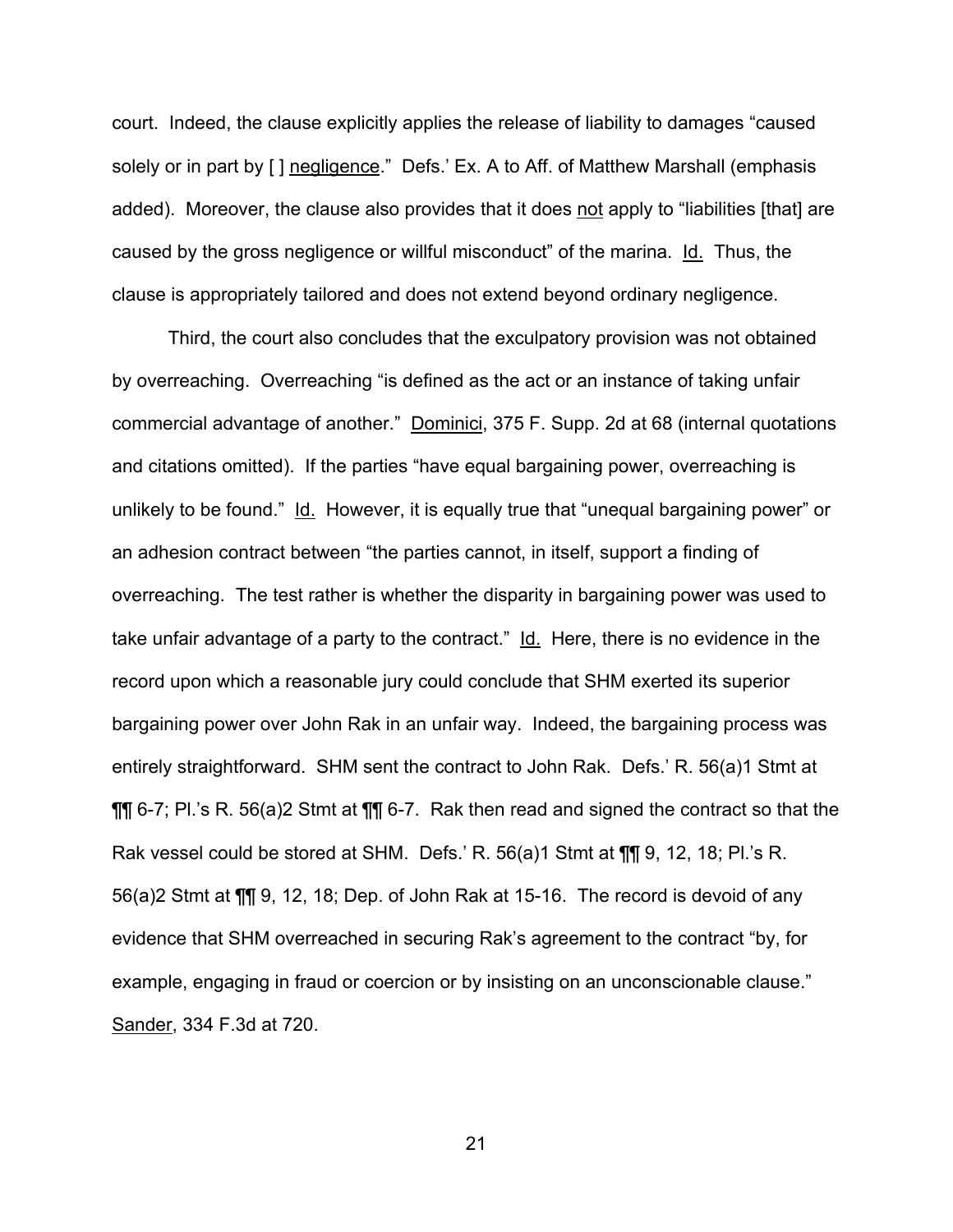## 3. Conclusion

Thus, because the clause releasing SHM from liability for its own negligence was clear and unequivocal, and the clause is enforceable as a matter of public policy, the court concludes that it applies here and defendant SHM's Motion for Summary Judgment is granted on that ground.<sup>9</sup>

## E. Issues of Material Fact as to SHM's Negligence

Finally, the court also notes that, even if it were to conclude that neither the release nor the waiver of subrogation clause bar Certain Underwriters' suit, summary judgment would still be warranted because it has failed to introduce any evidence into the record upon which a reasonable juror could conclude that SHM was negligent.

"Under federal maritime law, a negligence claim consists of four elements." In re M/V MSC FLAMINIA, No. 12-CV-8892, 2017 WL 3738726, at \*5 (S.D.N.Y. Aug. 30, 2017). These elements "are essentially the same as land-based negligence under the common law." Manhattan by Sail, Inc. v. Tagle, 873 F.3d 177, 183 (2d Cir. 2017) (internal quotations and citations omitted). "To prevail on [its] claim of negligence [here], [Certain Underwriters is] required to prove, by a preponderance of the evidence" each of these four elements: "(1) the existence of a duty of care owed by the defendant; (2) breach of that duty; (3) a causal connection between the conduct resulting in the breach and [damage]; and (4) actual loss, injury, or damage." Id.; In re M/V MSC FLAMINIA, 2017 WL 3738726, at \*5.

<sup>&</sup>lt;sup>9</sup> Because the court concludes that the release clause bars Certain Underwriters' action, it need not address SHM's alternative argument that the waiver of subrogation does as well.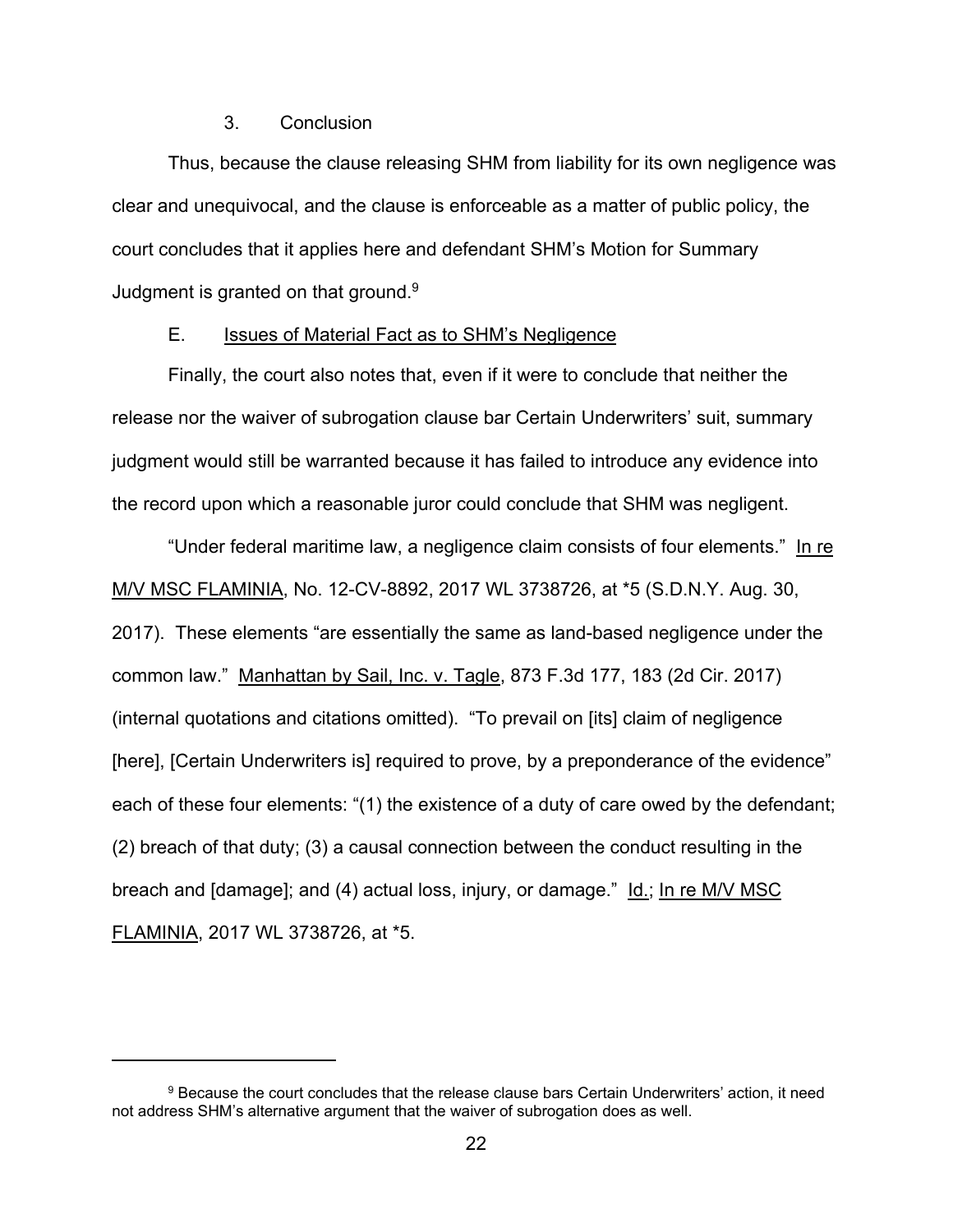Here, there is no evidence in the record upon which a reasonable juror could conclude that SHM breached its duty to John and Stephen Rak. It is well established that "[a] defendant need not prove a negative when it moves for summary judgment on an issue that the plaintiff must prove at trial. It need only point to an absence of proof on plaintiff's part, and, at that point, plaintiff must designate specific facts showing that there is a genuine issue for trial." Parker v. Sony Pictures Entertainment, Inc., 260 F. 3d 100, 111 (2d Cir. 2001). In its Motion and supporting evidence, SHM argued just that: essentially, that "[t]here is no evidence that [SHM] launched the Rak [v]essel without the drain plug installed" or was negligent in any other way that caused the damage to the vessel. Def.'s Mem. at 14. In response, however, Certain Underwriters has not pointed to any evidence of SHM's negligence; instead, it has simply attempted to undermine the "bases [for SHM's] claim" and argued that SHM "has not produced any credible evidence to show that [it] actually performed all of its duties." Pl.'s Mem. at 18, 20 (emphasis in original).

This approach, however, impermissibly flips the burden to SHM to prove the absence of negligence. To the contrary, it is Certain Underwriters' burden at this stage to introduce evidence upon which a reasonable juror could conclude that SHM was negligent. It has not done so. See Pl.'s Additional Material Facts (Doc. No. 47-1) (including no evidence that SHM breached its duty in any way); Pl.'s Mem. at 18-21 (same). Nor has it argued any doctrine of tort law that could permit a jury to infer that SHM was negligent, such as res ipsa loquitur.<sup>10</sup> See generally Pl.'s Mem. Accordingly,

 $10$  Even had Certain Underwriters argued res ipsa loquitur, the court notes there may have been issues with that theory of liability given the facts of this case. "Under that doctrine, a fact-finder may infer negligence merely from the happening of the event that caused the harm if: (1) the event is of a type